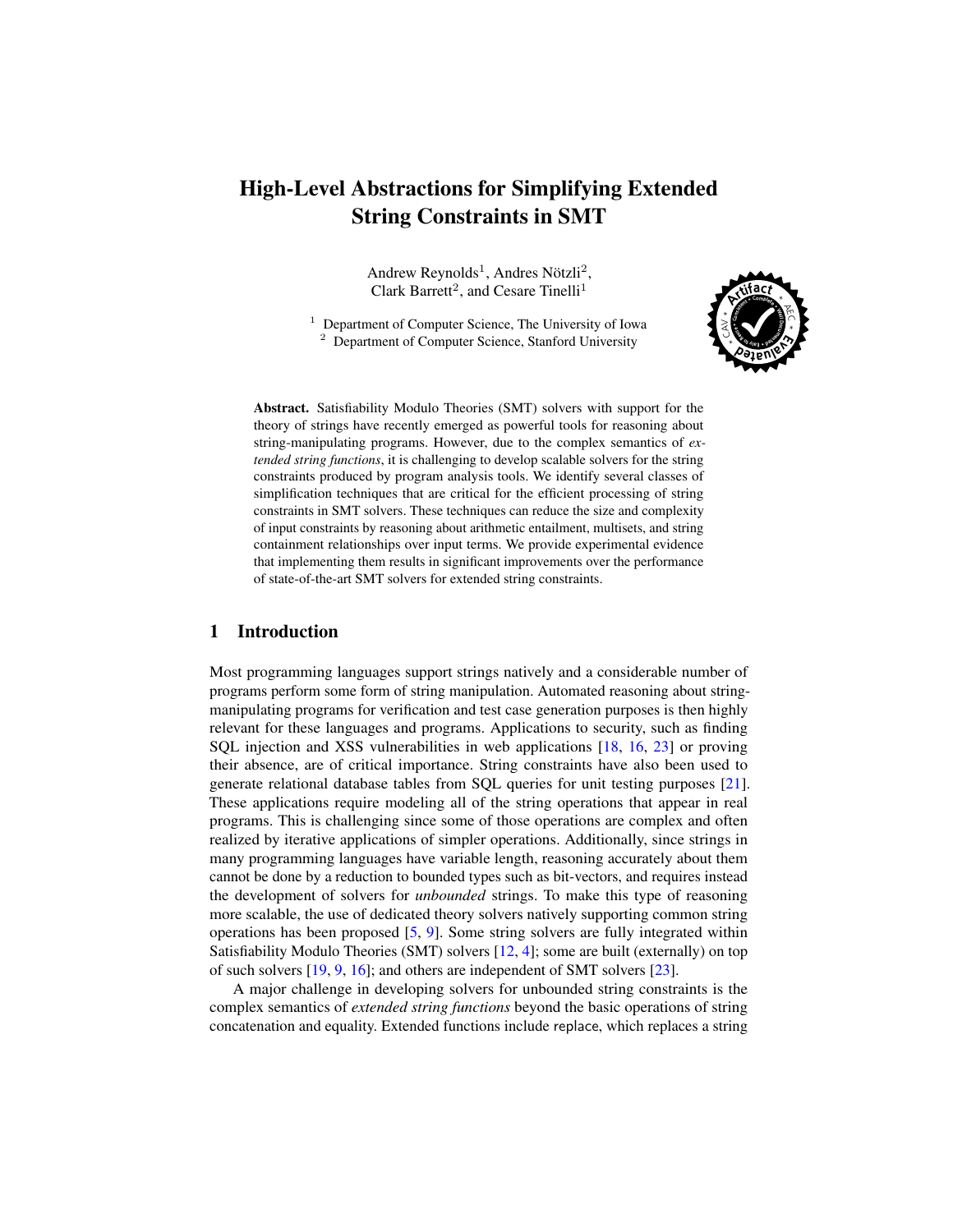in another string, and indexof, which returns the position of a string in another string. Another challenge is that constraints using extended functions are often combined with constraints over other theories, e.g. integer constraints over string lengths or applications of indexof, which requires the involvement of solvers for those theories. Current string solvers address these challenges by reducing constraints with extended string functions to typically more verbose constraints over basic functions. As with every reduction, some of the higher level structure of the problem may be lost, with negative repercussions on the performance and scalability.

To address this issue, we have developed new techniques that reason about constraints with extended string operators before they are reduced to simpler ones. This analysis of complex terms can often eliminate the need for expensive reductions. The techniques are based on reasoning about relationships over strings with high-level abstractions, such as their arithmetic relationships (e.g., reasoning about their length), their string containment relationships, and their relationships as multisets of characters. We have implemented these techniques in CVC4, an SMT solver with native support for string reasoning. An experimental evaluation with benchmarks from various applications shows that our new techniques allows CVC4 to significantly outperform other state-of-the-art solvers that target extended string constraints.

Our main contributions are:

- A novel procedure for proving entailments over arithmetic predicates built from the theory of strings and linear integer arithmetic.
- Extensions of this technique for showing containment relationships between strings.
- A novel simplification technique based on abstracting strings as multisets.
- Experimental evidence that the simplification techniques provide significant performance improvements over current state-of-the-art solvers.

In the remainder of this section, we discuss related work. In Section [2,](#page-2-0) we provide some background on the theory of strings and how solvers reduce extended functions. In Sections [3,](#page-4-0) [4](#page-8-0) and [5,](#page-11-0) we describe, respectively, our arithmetic-based, containment-based, and multiset-based simplification techniques. Section [6](#page-12-0) describes our implementation of those techniques, and Section [7](#page-13-0) presents our evaluation.

Related Work Various approaches to solving constraints over extended string functions have been proposed. Saxena et al.  $[16]$  showed that constraints from the symbolic execution of JavaScript code contain a significant number of extended string functions, which underlines their importance. Their approach translates string constraints to bit-vector constraints, similar to other approaches based on bounded strings such as HAMPI [\[9\]](#page-16-1). Bjørner et al. [\[5\]](#page-16-0) proposed native support for extended string operators in string solvers for scaling symbolic execution of .NET code. They reduce extended string functions to basic ones after getting bounds for string lengths from an integer solver. They also showed that constraints involving unbounded strings and replace are undecidable. PASS [\[11\]](#page-16-3) reduces string constraints over extended functions to arrays. Z3-str and its successors [\[25,](#page-17-6) [24,](#page-17-7) [4\]](#page-16-2) reduce extended string functions to basic functions eagerly during preprocessing. S3 [\[18\]](#page-17-0) reduces recursive functions such as replace incrementally by splitting and unfolding. Its successor S3P [\[19\]](#page-17-5) refines this reduction by pruning the resulting subproblems for better performance. CVC4 [\[3\]](#page-16-4) reduces constraints with extended functions lazily and leverages context-dependent simplifications to simplify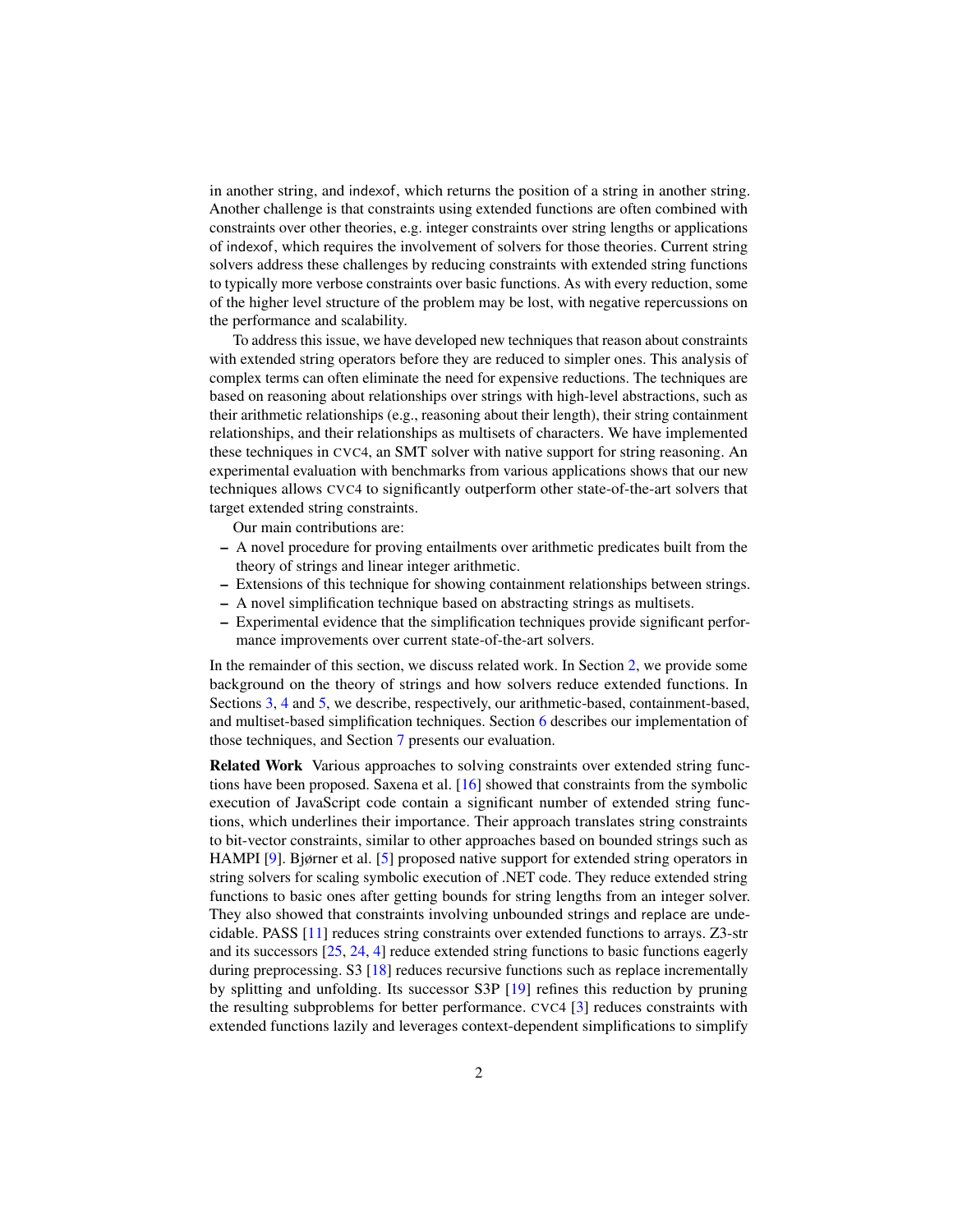```
n : \text{Int} for all n \in \mathbb{N} + : \text{Int} \times \text{Int} \rightarrow \text{Int} - : \text{Int} \rightarrow \text{Int} \geq : \text{Int} \times \text{Int} \rightarrow \text{Bool}l: Str for all l \in A^* con : Str \times \cdots \times Str \rightarrow Str \cdots len : Str \rightarrow Int
substr : \text{Str} \times \text{Int} \times \text{Int} \rightarrow \text{Str} contains : \text{Str} \times \text{Str} \rightarrow \text{Bool}index of: \quad Str \times Str \times Int \rightarrow Int
relace: \quad Str \times Str \rightarrow Str<br>str.to.int : Str \rightarrow Int
int. 5tr \rightarrow Strint.to.str : Int \rightarrow Str
```
<span id="page-2-1"></span>Fig. 1. Functions in signature  $\Sigma$ <sub>S</sub>. Str and Int denote strings and integers respectively.

the reductions  $[15]$ . TRAU  $[1]$  reduces certain extended functions, such as replace, to context-free membership constraints. OSTRICH [\[7\]](#page-16-6) implements a decision procedure for a subset of constraints that include extended string functions. The simplification techniques presented in this paper are agnostic to the underlying solving procedure, so they can be combined with all of these approaches.

## <span id="page-2-0"></span>2 Preliminaries

We work in the context of many-sorted first-order logic with equality and assume the reader is familiar with the notions of signature, term, literal, formula, and formal interpretation of formulas. We review a few relevant definitions in the following. A theory is a pair  $T = (\Sigma, I)$  where  $\Sigma$  is a signature and I is a class of  $\Sigma$ -interpretations, the models of T. We assume  $\Sigma$  contains the equality predicate  $\approx$ , interpreted as the identity relation, and the predicates  $\top$  (for true) and  $\bot$  (for false). A  $\Sigma$ -formula  $\varphi$  is satisfiable (resp., unsatisfiable) in  $T$  if it is satisfied by some (resp., no) interpretation in I. We write  $\models_T \varphi$  to denote that the  $\Sigma$ -formula  $\varphi$  is T-valid, i.e., is satisfied in every model of T. Two  $\Sigma$ -terms  $t_1$  and  $t_2$  are equivalent in T if  $\models_T t_1 \approx t_2$ .

We consider an extended theory  $T<sub>S</sub>$  of strings and length equations, whose signature  $\Sigma$ <sub>S</sub> is given in Figure [1](#page-2-1) and whose models differ only on how they interpret variables.<sup>[3](#page-2-2)</sup> We assume a fixed finite alphabet A of characters which includes the digits  $\{0, \ldots, 9\}$ . The signature includes the sorts Bool, Int, and Str denoting the Booleans, the integers  $(\mathbb{Z})$ , and Kleene closure of  $A(A^*)$ , respectively. The top half of Figure [1](#page-2-1) includes the usual symbols of *linear* integer arithmetic, interpreted as expected, a string literal l for each word/string of  $A^*$ , a variadic function symbol con, interpreted as word concatenation, and a function symbol len, interpreted as the word length function. We write  $\epsilon$  for the empty word and abbreviate len(s) as |s|. We use words over the characters a, b, and c, as in abca, as concrete examples of string literals.

We refer to the function symbols in the bottom half of the figure as extended functions and refer to terms containing them as extended terms. A position in a string  $l \in A^*$  is a non-negative integer n smaller than the length of l that identifies the  $(n + 1)$ <sup>th</sup> character of *l*—with 0 identifying the first character, 1 the second, and so on. For all models  $\mathcal I$  of  $T_5$ , all  $l, l_1, l_2 \in \mathcal{A}^*$ , and  $n, m \in \mathbb{Z}$ , substr $\mathcal{I}(l, n, m)$  (the interpretation of substr in  $\mathcal{I}$ applied to  $l, n, m$ ) is the longest substring of  $l$  starting at position n with length at most

<span id="page-2-2"></span><sup>&</sup>lt;sup>3</sup> Our implementation supports a larger set of symbols, but for brevity, we only show the subset of the symbols used throughout this paper.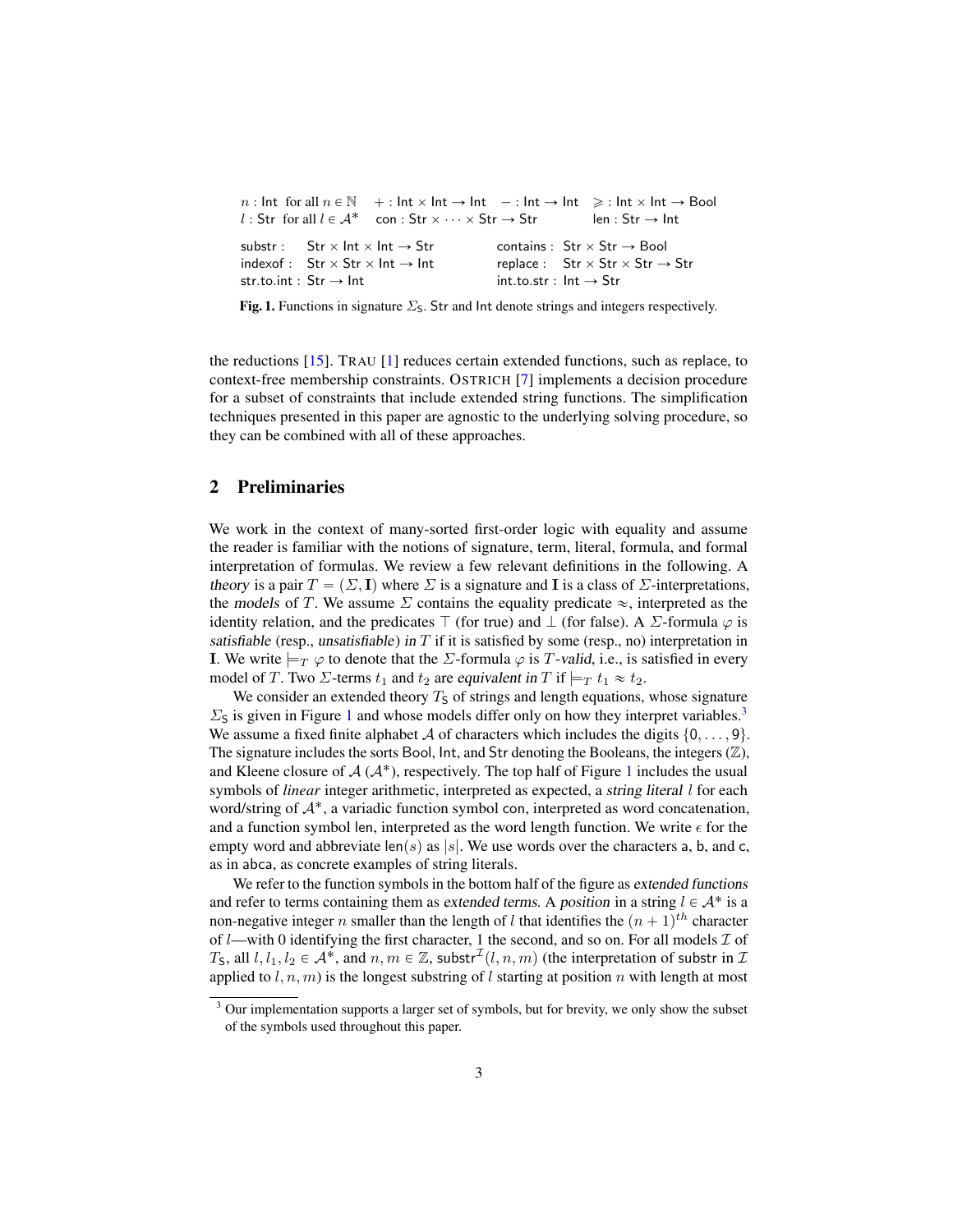m, or  $\epsilon$  if n is an invalid position or m is not positive; contains  $\mathcal{I}(l_1, l_2)$  is true if and only if  $l_2$  is a substring of  $l_1$ , with  $\epsilon$  being a substring of every string; indexof  $\mathcal{I}(l_1, l_2, n)$ is the position of the first occurrence of  $l_2$  in  $l_1$  at or after position n, n if  $l_2$  is empty and  $0 \le n \le |l_1|$ , and  $-1$  if n is an invalid position, or if no such occurrence exists; replace  $\mathcal{I}(l, l_1, l_2)$  is the result of replacing the first occurrence of  $l_1$  in l by  $l_2$ , l if l does not contain  $l_1$ , or the result of prepending  $l_2$  to l if  $l_1$  is empty; str.to.int<sup> $\mathcal{I}(l)$ </sup> is the non-negative integer represented by l in decimal notation or  $-1$  if the string contains non-digit characters; int.to.str<sup> $\mathcal{I}(n)$ </sup> is the result of converting n to the corresponding string in decimal notation if n is non-negative, or  $\epsilon$  otherwise. We write substr $(t, u)$  as shorthand for the term substr $(t, u, |t|)$ , i.e. the suffix of t starting at position u.

Note that the semantics for replace and indexof correspond to the semantics in the current draft of the SMT-LIB standard for the theory of strings [\[17\]](#page-17-9); they are slightly different from the ones described in previous work [\[4,](#page-16-2) [15,](#page-17-8) [20\]](#page-17-10).

#### <span id="page-3-2"></span>2.1 Solving Extended String Constraints (with Simplification)

Various efficient solvers have been designed for the satisfiability problem for quantifierfree  $T<sub>5</sub>$ -constraints, including CVC4 [\[3\]](#page-16-4), S<sub>3</sub># [\[20\]](#page-17-10) and z<sub>3</sub>STR<sub>3</sub> [\[4\]](#page-16-2). In this section, we give an overview of how these solvers process extended functions in practice.

Generally speaking, constraints involving extended functions are converted to basic ones through a series of reductions performed in an incremental fashion by the solver. Operators whose reduction requires universal quantification are dealt with by guessing upper bounds on the lengths of input strings or by lazily adding constraints that block models that do not satisfy extended string constraints.

<span id="page-3-1"></span>*Example 1.* To determine the satisfiability of  $-\text{contains}(t, s)$ , the application of contains is reduced to constraints that ensure that  $s$  is not a substring of  $t$  at any position. Assuming we have a fixed upper bound  $n$  on the length of  $t$ , the above constraint is equivalent to the finite conjunction substr $(t, 0, |s|) \not\approx s \wedge \cdots \wedge$  substr $(t, n, |s|) \not\approx s$ . Each application of substr is then eliminated by introducing an equality that constrains a fresh variable  $x_i$ to have the semantics of that substring. Thus, reducing the formula above results in

$$
\bigwedge_{i=0}^{n}|t| \geq i+|s| \Rightarrow (x_i \not\approx s \land t \approx \text{con}(x_i^{pre}, x_i, x_i^{post}) \land |x_i^{pre}| \approx i \land |x_i| \approx |s|)
$$

where  $x_i, x_i^{pre}, x_i^{post}$  are fresh string variables.<sup>[4](#page-3-0)</sup> The above conjunction involves only string concatenation, string length, and equality, and thus can be handled by a string solver with support for word equations with length constraints.

The reduction in Example [1](#page-3-1) introduces  $5 \cdot n$  theory literals over basic string functions and  $3 \cdot n$  string variables. A full reduction accounting for all corner cases of substr is even more complex and thus more expensive to process, even for small values of n. These performance challenges can be addressed by aggressive simplifications that *eliminate* extended functions using high-level reasoning, as shown in the next example.

<span id="page-3-0"></span><sup>&</sup>lt;sup>4</sup> This formula is a simplified form of the general reduction. The general reduction also expresses that i is a valid position in t and that the third argument of substr is non-negative  $[15]$ .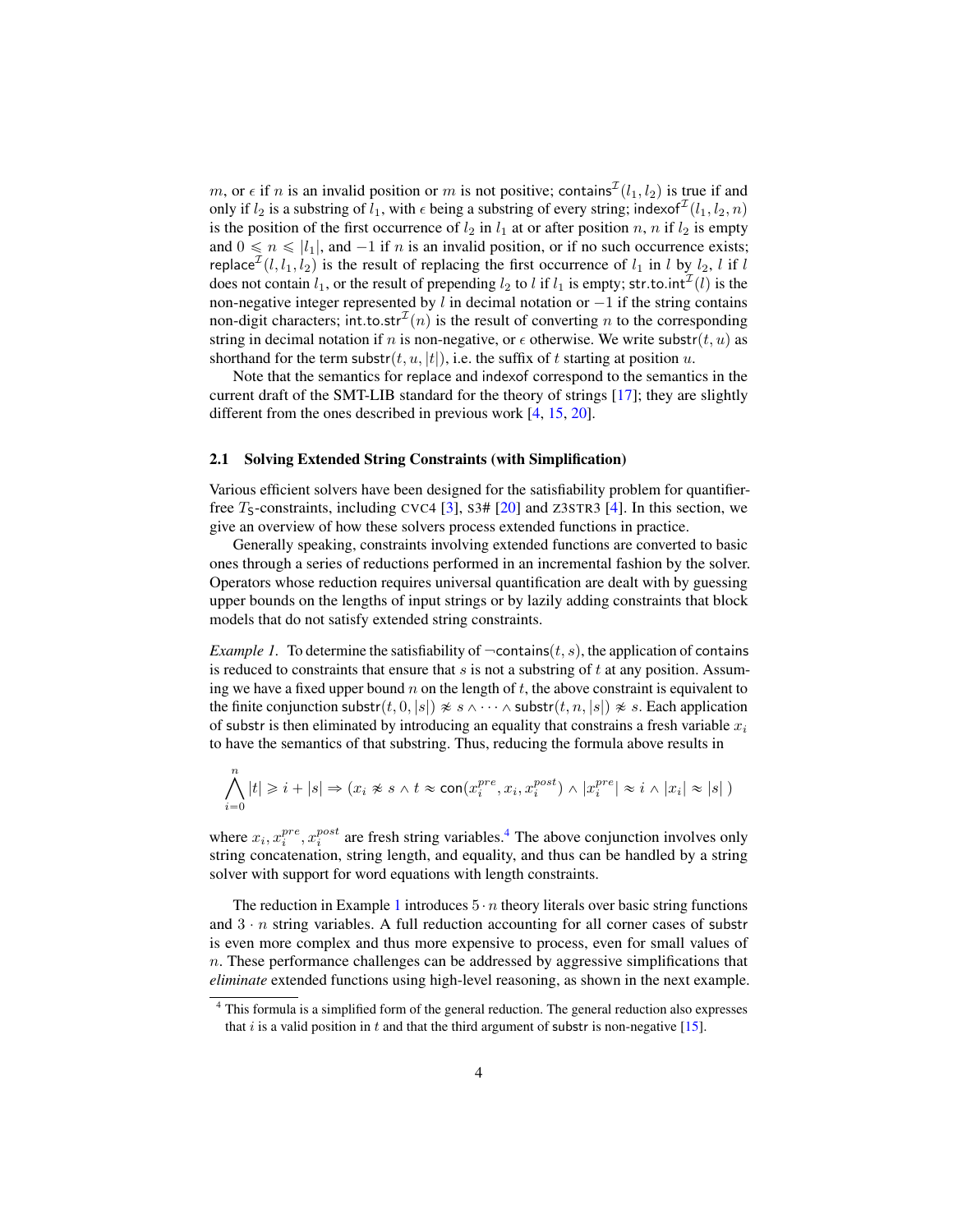*Example 2.* Consider an instance of the previous example where  $s = \text{con}(a, x)$  and  $t = \text{con}(b, \text{subtract}(x, 0, n))$ . A full reduction of  $\neg$ contains $(t, s)$  that eliminates all applications of substr, including those in t, introduces  $5 \cdot n + 5$  new theory literals and  $3 \cdot n + 3$  string variables. However, based on the semantics of contains it is easy to see that  $\neg$ contains $(t, s)$  is T<sub>S</sub>-valid: if t were to contain s, then s would have to occur in the portion of t after its first character b, since the first character of s is a. However, con(a, x) cannot be contained in substr $(x, 0, n)$ , since the length of the former is at least  $|x| + 1$ , while the length of the latter is at most |x|. A solver which recognizes that  $\neg$ contains(t, s) can be simplified to  $\top$  in this case can avoid the reduction altogether.

We advocate for aggressive simplification techniques to improve the performance of string solvers for extended functions. In the next sections, we describe several classes of such techniques that can be applied to inputs as a preprocessing step or during solving as part of a context-dependent solving strategy  $[15]$ . We present them as sets R of rewrite rules of the form  $t \to_R s$ , where s is a (simplified) term equivalent to t in  $T<sub>S</sub>$ . We assume a deterministic application strategy for these rules, such that each term  $t$  rewrites to a unique *simplified form*, denoted by  $t\downarrow$ , which is irreducible by the rules. We split our simplifications into four categories, presented in Figures [4,](#page-8-1) [6,](#page-10-0) [7](#page-11-1) and  $8<sup>5</sup>$  $8<sup>5</sup>$  $8<sup>5</sup>$ 

# <span id="page-4-0"></span>3 Arithmetic-Based String Simplification

To simplify string terms, it is useful to establish relationships between quantities such as the lengths of strings. For example, contains(*t, s*) can be simplified to  $\perp$  for a particular s and t if it can be inferred that |s| is strictly greater than |t|. This section defines an inference system for such arithmetic relationships and the simplifications that it enables.

We are interested in proving the  $T_s$ -validity of formulas of the form  $u \ge 0$ , where u is a  $\Sigma$ <sub>S</sub>-term of integer type. We describe an inference system as a set of rules for deriving judgments of the form  $\vdash u \geq 0$  and a specific rule application strategy we have implemented. The inference system is sound in the sense that  $|z_T s u \geq 0$  whenever  $u \geq 0$  is derivable in it. It is, however, incomplete as it may fail to derive  $u \geq 0$ in some cases when  $\models_{T_s} u \ge 0$ . This incompleteness is by design, since proving the  $T<sub>S</sub>$ -validity of inequalities is generally expensive due to the NP-hardness of linear integer arithmetic. Without loss of generality, we require that the term  $u$  be in a simplified form, where terms of the form |l| with l a string literal of n characters are rewritten to n, terms of the form  $|con(t_1, \ldots, t_n)|$  are rewritten to  $|t_1| + \cdots + |t_n|$ , and like monomials in arithmetic terms are combined in the usual way (e.g.,  $2 \cdot |x| + |x|$  is rewritten to  $3 \cdot |x|$ ).

<span id="page-4-2"></span>**Definition 1** (Polynomial Form). An arithmetic term u is in polynomial form if  $u =$  $m_1 \cdot u_1 + \ldots + m_n \cdot u_n + m$ , where  $m_1, \ldots, m_n$  are non-zero integer constants, m is an *integer constant, and each*  $u_1, \ldots, u_n$  *is a unique term and one of the following:* 

- *1. an integer variable,*
- *2. an application of length to a string variable, e.g.*  $|x|$ *,*
- *3. an application of length to an extended function, e.g.*  $|\text{substr}(t, v, w)|$ , *or*
- *4. an application of an extended function of integer type, e.g.* indexof $(t, s, v)$ *.*

<span id="page-4-1"></span><sup>&</sup>lt;sup>5</sup> Some specialized rules have been omitted for space reasons.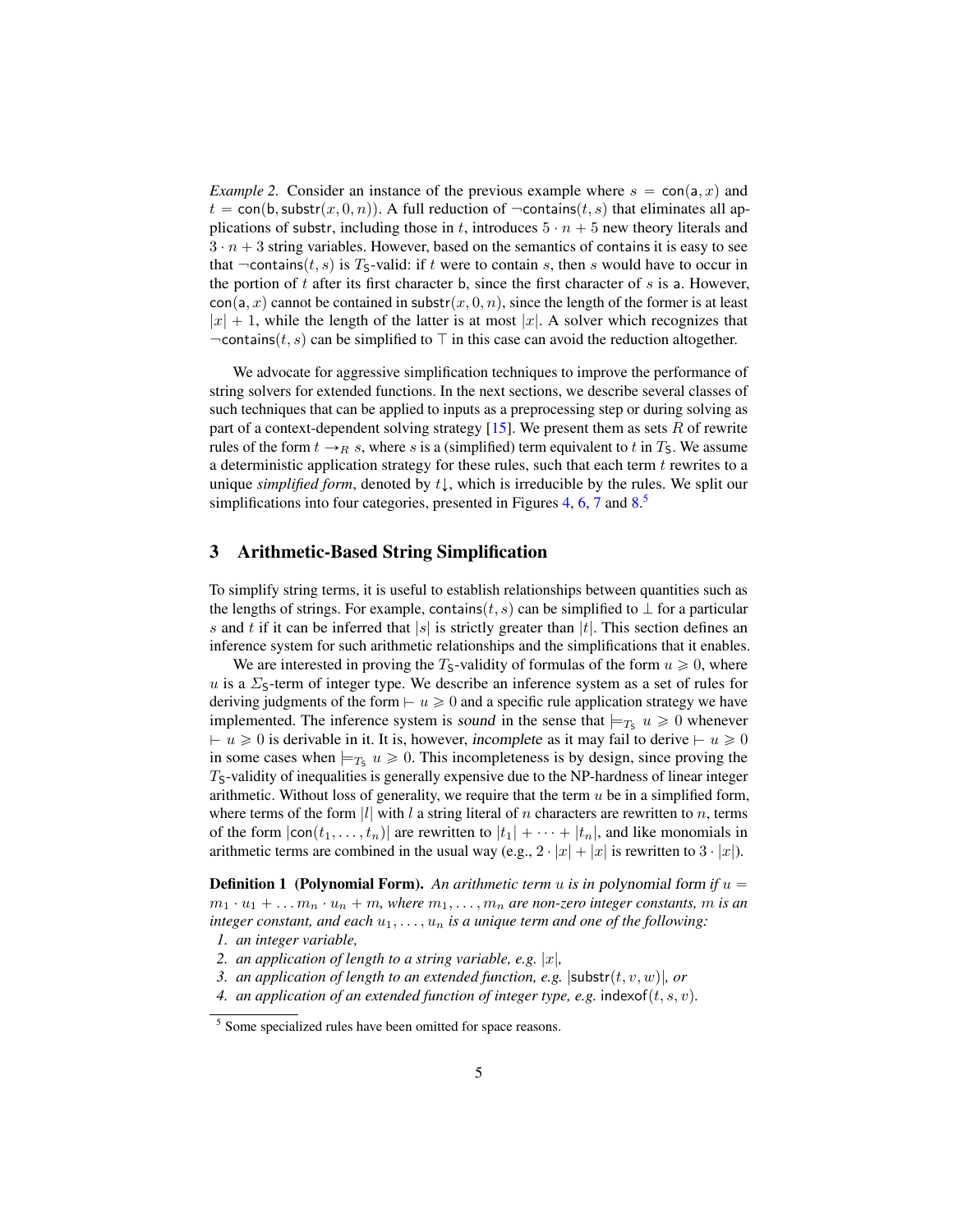$$
\frac{u \rightarrow v \quad n \quad n \ge 0}{u \ge 0} \qquad \text{where}
$$
\n
$$
|t| \rightarrow v \quad 0
$$
\n
$$
|\text{substr}(t, v, w)| \rightarrow v \left\{ \begin{array}{ll} w & \text{if } |v \ge 0 \text{ and } |v| \ge v+w \\ |t| - v & \text{if } |v \ge 0 \text{ and } |v+w \ge |t| \end{array} \right.
$$
\n
$$
|\text{replace}(t, s, r)| \rightarrow v \left\{ \begin{array}{ll} |t| & \text{if } |r| \ge |s| \text{ or } |r| \ge |t| \\ |t| - |s| & \text{if } |v \ge 0 \end{array} \right.
$$
\n
$$
|\text{int.to.st}(v)| \rightarrow v \quad 1 \qquad \text{if } |v \ge 0
$$
\n
$$
|\text{indexof}(t, s, v) \rightarrow v \quad -1
$$
\n
$$
|\text{st.to.int}(t) \rightarrow v \quad -1
$$
\n
$$
m \cdot v + u' \rightarrow v \quad m \cdot w + u' \text{ if } v \rightarrow v w \text{ and } m > 0 \text{ or } v \rightarrow o w \text{ and } m < 0
$$
\n
$$
|\text{substr}(t, v, w)| \rightarrow o \quad w \qquad \text{if } |w \ge 0
$$
\n
$$
|\text{substr}(t, v, w)| \rightarrow o \left\{ \begin{array}{ll} |t| - v & \text{if } |t| \ge v \\ |t| & \text{if } |s| \ge |r| \end{array} \right.
$$
\n
$$
|\text{replace}(t, s, r)| \rightarrow o \left\{ \begin{array}{ll} |t| & \text{if } |v > 0 \\ |t| + |r| & \text{if } |v > 0 \\ v + 1 & \text{if } |v \ge 0 \end{array} \right.
$$
\n
$$
|\text{indexof}(t, s, v) \rightarrow o \left\{ \begin{array}{ll} |t| - |s| & \text{if } |t| \ge |s| \\ |t| & \text{if } |t| > 0 \end{array} \right.
$$

<span id="page-5-0"></span>Fig. 2. Rules for arithmetic entailment based on under- and over-approximations computed for arithmetic terms containing extended string operators. We write  $t, s, r$  to denote string terms,  $u, u', v, w$  to denote integer terms and  $m, n$  to denote integer constants.

Given  $u$  in polynomial form, our inference system uses a set of over- and under-approximations for showing that  $u \geq 0$  holds in all models of  $T<sub>S</sub>$ . We define two auxiliary rewrite systems, denoted  $\rightarrow O$  and  $\rightarrow U$ . If u rewrites to v (in zero or more steps) in  $\rightarrow O$ , written  $u \rightarrow_{O}^{*} v$ , we say that v is an over-approximation of u. We can prove in that case that  $\models_{T_S} v \geq u$ . Dually, if u rewrites to v in  $\rightarrow_U$ , written  $u \rightarrow_U^* v$ , we say that v is an under-approximation of u and can prove that  $\models_{T_s} u \geq v$ . Based on these definitions, the core of our inference system can be summarized by the single inference rule schema provided in Figure [2](#page-5-0) together with the conditional rewrite systems  $\rightarrow_O$  and  $\rightarrow_U$  which are defined inductively in terms of the inference system and each other.

A majority of the rewrite rules have side conditions requiring the derivability of certain judgments in the same inference system. To improve their readability we take some liberties with the notation and write  $\vdash u_1 \geq u_2$ , say, instead of  $\vdash u_1 - u_2 \geq 0$ . For example,  $|\text{substr}(t, v, w)|$  is under-approximated by w if it can be inferred that the interval from v to  $v + w$  is a valid range of positions in string t, which is expressed by the side conditions  $v \geq 0$  and  $v \mid t| \geq v + w$ . Note that some arithmetic terms, such as  $|\text{subtract}(t, v, w)|$ , can be approximated in *multiple* ways—hence the need for a strategy for choosing the best approximation for arithmetic string terms, described later. The rules for polynomials are written modulo associativity of  $+$  and state that a monomial  $m \cdot v$  in them can be over- or under-approximated based on the sign of the coefficient m.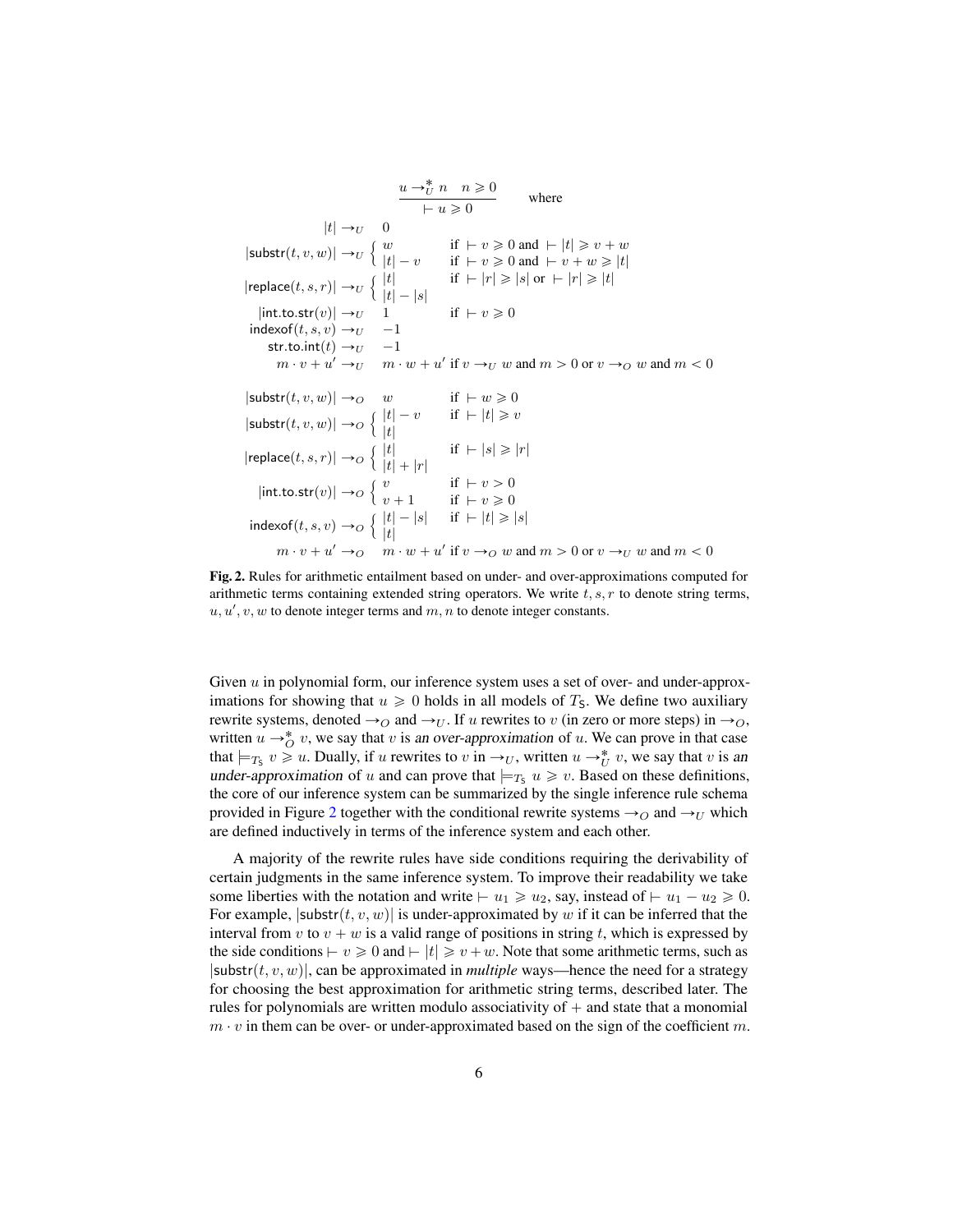STR-ARITH-APPROX(u), where  $u = u_x + u_\ell + u_s + m$  and:  $-u_x = m_1^y \cdot y_1 + \ldots + m_n^y \cdot y_n,$  $- u_{\ell} = m_1^{\ell} \cdot |x_1| + \ldots + m_p^{\ell} \cdot |x_p|,$  $- u_s = m_1^v \cdot v_1 + \ldots + m_q^v \cdot v_q.$ for variables  $x_1, \ldots, x_p, y_1, \ldots, y_n$  and extended terms  $v_1, \ldots, v_q$ : 1. If  $q > 0$ , choose a  $v_i$  and  $v_i^a$  that maximize the following criteria (in descending order), where  $u' = (u[m_i^v \cdot v_i \mapsto m_i^v \cdot v_i^a])$   $\downarrow$ : (a) (Soundness)  $v_i \rightarrow_U v_i^a$  if  $m_i^v > 0$  and  $v_i \rightarrow_O v_i^a$  if  $m_i^v < 0$ ; (b) (Avoids new terms) Minimizes the size of negcoeff $(u')\neq(u)$ ; (c) (Cancels existing terms) Maximizes the size of negcoeff $(u)$  negcoeff $(u')$ . Return  $u \rightarrow_U u'$ . 2. If  $p > 0$  and  $m_j^{\ell} > 0$  for some j, return  $u \to_U (u[m_j^{\ell} \cdot |x_j] \mapsto 0]) \downarrow$ .

<span id="page-6-0"></span>Fig. 3. A greedy strategy for showing arithmetic entailments in the theory  $T<sub>S</sub>$ . We write negcoeff $(u)$  to denote the set of terms whose coefficient is negative in u.

For simplicity, we silently assume in the figure that basic arithmetic simplifications are applied after each rewrite step to put the right-hand side in polynomial form.

*Example 3.* Let u be  $|$ replace $(x, aa, b)|$ . Because  $\vdash$   $|aa| \geq |b|$ , the first case of the over-approximation rule for replace applies, and we get that  $u \rightarrow O |x|$ . This reflects that the result of replacing the first occurrence, if any, of aa in x with b is no longer than x.

*Example 4.* Let u be the same as in the previous example and let v be  $-1 \cdot u + 2 \cdot |x|$ . Since  $u \rightarrow o |x|$  and the coefficient of u in v is negative, we have that  $v \rightarrow U -1$   $|x| + 2 \cdot |x|$ , which simplifies to |x|; moreover,  $|x| \rightarrow_U 0$ . Thus,  $v \rightarrow_U^* 0$  and so  $\vdash v \ge 0$ . In other words, we can use the approximations to show that u is at most  $2 \cdot |x|$ .

#### 3.1 A Strategy for Approximation

The rewrite systems  $\rightarrow$  and  $\rightarrow$  allow for many possible derivations. Thus, it is important to devise a strategy that is efficient and succeeds often in practice. We use a greedy rule application strategy that favors rule applications leading to the cancellation of monomials. For example, consider the term  $|x|$  –  $|$ substr $(y, 0, |x|)|$ , and observe that the subtrahend can be over-approximated either by |y| or by |x|. However, proving the T<sub>S</sub>-validity of  $|x|$  –  $|\textsf{substr}(y, 0, |x|)| \ge 0$  with the former over-approximation is impossible since  $|x| - |y| \ge 0$  does not hold in all models of  $T_5$ . In contrast, the latter approximation produces  $|x| - |x| \ge 0$  which is trivially  $T_s$ -valid.

Recall that, given an arithmetic inequality  $u \ge 0$ , our goal is to find a reduction  $u \rightarrow_U^* n$  where *n* is a non-negative constant. Our strategy for choosing which rule of  $\rightarrow_U$  to apply to u is given in Figure [3.](#page-6-0) We decompose u into three parts: the portion  $u_x$ consisting of a sum of integer variables, the portion  $u_\ell$  consisting of a sum of lengths of string variables, and the remaining portion  $u<sub>s</sub>$  which is a sum of monomials involving extended terms  $v_1, \ldots, v_q$  as defined in Definition [1.](#page-4-2)

Since there are multiple choices for how terms in  $u_s$  are approximated, the strategy focuses primarily on this portion. In particular, we apply an approximation for one of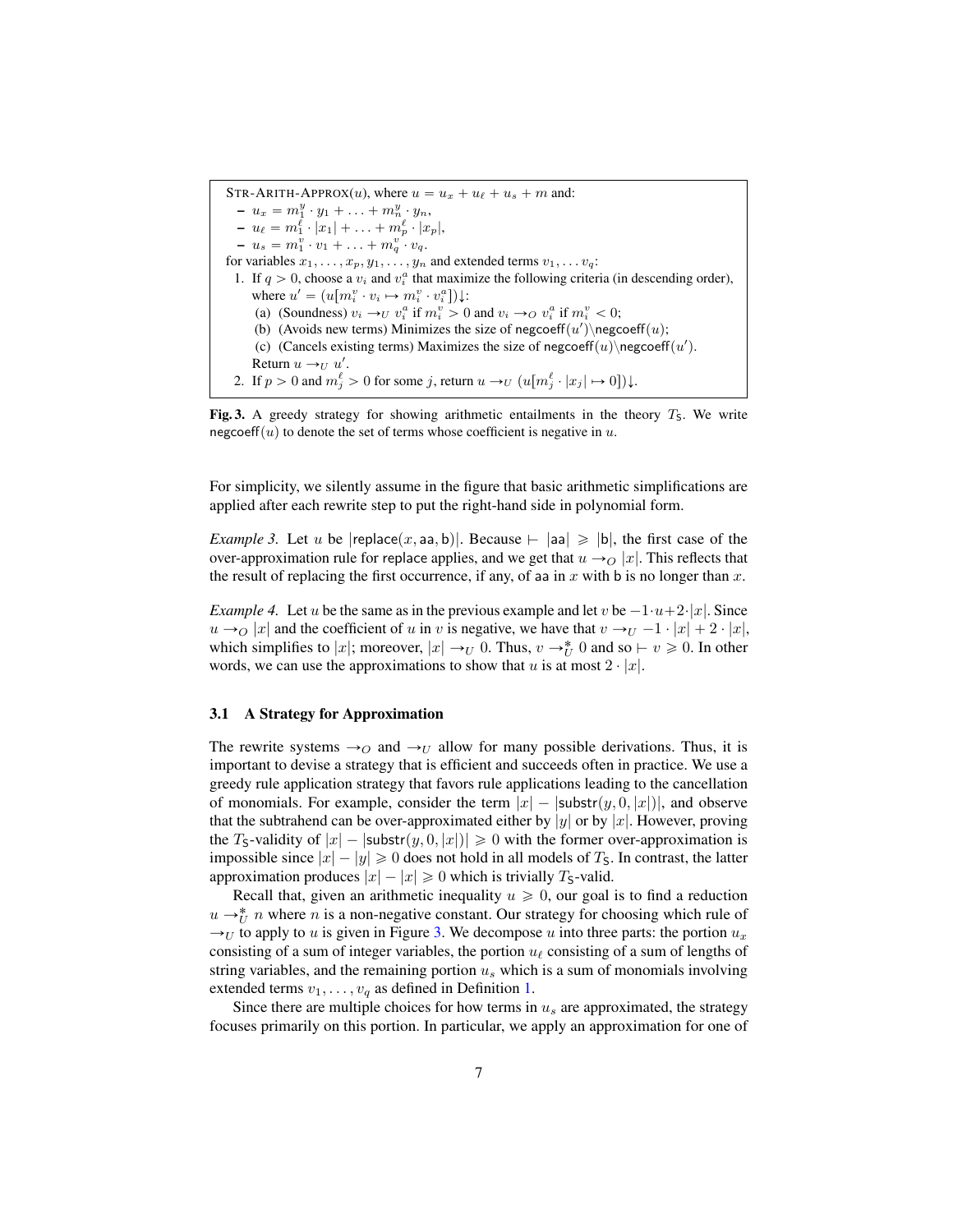the terms  $v_i$ , under-approximating or over-approximating depending on the sign of its coefficient, and replace the monomial in  $t$  by its corresponding approximation. The choice of  $v_i$  and  $v_i^a$  is based on maximizing the likelihood that the overall derivation will produce a non-negative constant.

For a term u in polynomial form, let negcoeff $(u)$  be a set of integer terms whose coefficient is negative in u, e.g. negcoeff $(y_1 + -1 \cdot y_2) = \{y_2\}$ . Terms in this set can be seen as *obligations* for proving entailments in our derivations since if  $y_2 \in \text{negcoeff}(u)$ , it must be the case that our derivation applies a rule that introduces a term with a positive coefficient for  $y_2$ . In Figure [3,](#page-6-0) we say that our choice of  $v_i \rightarrow_U v_i^a$  avoids new terms if it does not have the effect of adding any new terms to negcoeff $(u)$ , and cancels existing terms if it has the effect of removing terms from this set. If the portion  $u_s$  is empty, we apply the rule  $|x_j| \to_U 0$  if there exists a monomial  $m_j^{\ell} \cdot |x_j|$  where  $m_j^{\ell}$  is positive. This rule is applied with lowest priority because these monomials may help to cancel negative terms introduced by the other steps.

Step 1 depends on knowing the set of possible one-step approximations  $v_i \rightarrow_U v_i^a$ and  $v_i \rightarrow O v_i^a$  for terms from u. These are determined using the rules of Figure [2.](#page-5-0) Whenever applicable, we break ties between rewrites in Step 1 by considering a fixed arbitrary ordering over extended terms.

*Example 5.* Let u be  $1+|t_1|+|t_2|-|x_1|$ , where  $t_1$  is substr $(x_2, 1, |x_2|+|x_4|)$  and  $t_2$  is replace $(x_1, x_2, x_3)$ . Step 1 of STR-ARITH-APPROX considers the possible approximations  $|t_1| \rightarrow_U |x_2| - 1$  and  $|t_2| \rightarrow_U |x_1| - |x_2|$ . Note that under-approximations are needed because the coefficients of  $|t_1|$  and  $|t_2|$  are positive. The first approxi-mation is an instance of the third rule in Figure [2,](#page-5-0) noting that both  $+ 1 \ge 0$  and  $+ 1 + |x_2| + |x_4| \ge |x_2|$  are derivable by a *basic* strategy that, wherever applicable, under-approximates string length terms as zero. Our strategy chooses the first approximation since it introduces no new negative coefficient terms, thus obtaining:  $u \rightarrow_U |x_2| + |t_2| - |x_1|$ . We now choose the approximation  $|t_2| \rightarrow_U |x_1| - |x_2|$ , noting that it introduces no new negative coefficient terms and cancels an existing one,  $|x_1|$ . After arithmetic simplification, we have derived  $u \rightarrow^*_{U} 0$ , and hence  $\vdash u \ge 0$ .

One can show that our strategy is sound, terminating, and deterministic. This means that applying STR-ARITH-APPROX to completion produces a unique rewrite chain of the form  $t \to_U u_1 \to_U \ldots \to_U u_n$  for a finite n, where each step is an application of one of the rewrite rules from Figure [2.](#page-5-0)

#### 3.2 Simplification Rules with Arithmetic Side Conditions

We use the inference system from the previous section for simplifications of string terms with arithmetic side conditions. Figure [4](#page-8-1) summarizes those simplifications.

The first rule rewrites a string equality to  $\perp$  if one of the two sides can be inferred to be strictly longer than the other. In the second rule, if one side of an equality,  $con(s, r, q)$ , is such that the sum of lengths of  $s$  and  $q$  alone can be shown to be greater than or equal to the length of the other side, then  $r$  must be empty. The third rule recognizes that string containment reduces to string equality when it can be inferred that string  $s$ is at least as long as the string  $t$  that must contain it. The next rule captures the fact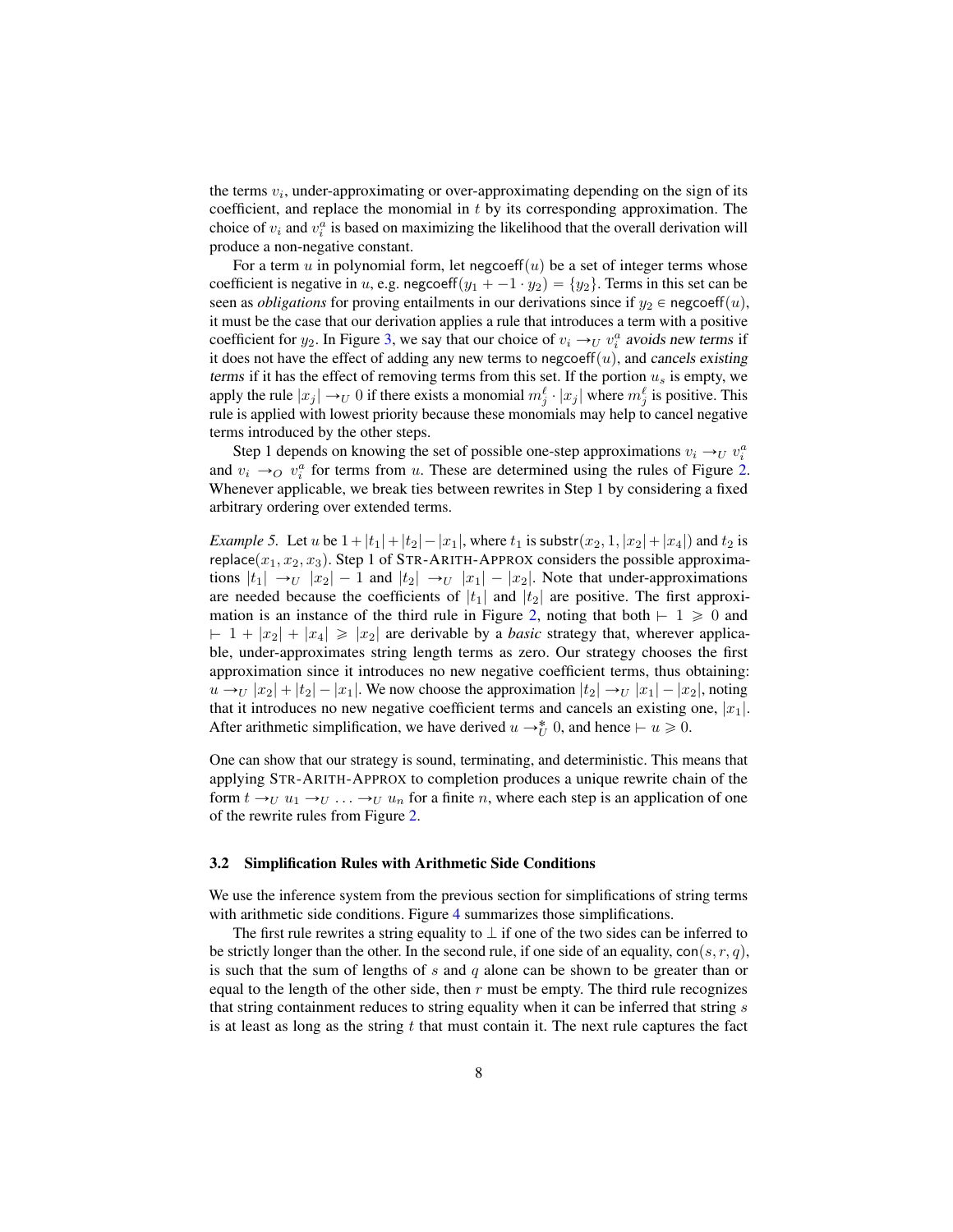```
t \approx s \rightarrow \perp<br>
t \approx t \approx \text{con}(s, q) \land r \approx \epsilon<br>
\text{if } |t| \geqslant |s| + 1<br>
\text{if } |s| + |q| \geqslant |t|t \approx \text{con}(s, r, q) \rightarrow t \approx \text{con}(s, q) \land r \approx \epsilon\begin{array}{lllll} \mbox{contains}(t,s) \rightarrow & t \approx s & \mbox{if} \; \vdash |s| \geqslant |t| \\ \mbox{substr}(t,v,w) \rightarrow & \epsilon & \mbox{if} \; \vdash 0 > v \; \lor \end{array}if \begin{align*}\n 0 > v \vee v \geq |t| \vee 0 \geq w \\
 \text{if } \vdash v \geq |t| \\
 \text{if } \vdash |s| > v + w\n \end{align*}\mathsf{subst}(\mathsf{con}(t, s), v, w) \to \mathsf{   substr}(s, v - |t|, w)\textsf{subst}(\textsf{con}(s, t), v, w) \rightarrow \textsf{substr}(s, v, w) if \vdash |s| \geqslant v + w\textsf{subst}(\textsf{con}(t, s), 0, w) \rightarrow \textsf{con}(t, \textsf{subtract}(s, 0, w - |t|)) \text{ if } \vdash w \geq |t|indexof(t, s, v) \rightarrow ite(substr(t, v) \approx s, v, -1) if \vdash v + |s| \geq |t|
```
<span id="page-8-1"></span>Fig. 4. String simplification rules. Letters  $t, s, r, q$  denote string terms;  $v, w$  denote integer terms.

that substring simplifies to the empty string if it can be inferred that its position  $v$  is not within bounds, or its length  $w$  is not positive. In the figure, we write that rule with a disjunctive side condition; this is a shorthand to denote that we can pick any disjunct and show that it holds assuming the negation of the other disjuncts. We can use those assumptions to perform substitutions to simplify the derivation. Concretely, to show  $u_1 \geq u_2 \vee \ldots \vee u \not\approx u'$  it is sufficient to infer  $\vdash (u_1 \geq u_2)[u \mapsto u']$ . We demonstrate this with an example.

*Example 6.* Consider the term substr $(t, |t| + w, w)$ . Our rules may simplify this term to  $\epsilon$  by inferring that its start position (|t| + w) is not within the bounds of t if we assume that its size  $(w)$  is positive. In detail, assume that  $w > 0$  (the negation of the last disjunct in the side condition of the fourth rule), which is equivalent to  $w \approx |x| + 1$ where x is a fresh string variable and |x| denotes an unknown non-negative quantity. It is sufficient to derive the formula obtained by replacing all occurrences of w by  $|x| + 1$ in the disjunct  $|t| + w \geq |t|$  to show that the start position of our term is out of bounds. After simplification, we obtain  $|x| + 1 \ge 0$ , which is trivial to derive.

The next two rules in Figure [4](#page-8-1) apply if we can infer respectively that the start position of the substring comes strictly after a prefix  $t$  or that the end position of the substring comes strictly before a suffix  $t$  of the first argument string. In either case,  $t$  can be dropped.

*Example 7.* Let t be substr(con( $x_1$ , replace( $x_2$ ,  $x_3$ ,  $x_4$ )), 0, w), where w is  $|x_1| - |x_2|$ . We have that  $t \to$  substr $(x_1, 0, w)$ , noting that  $\vdash |x_1| \geq 0 + |x_1| - |x_2|$ . In other words, only the first component  $x_1$  of the string concatenation is relevant to the substring since its end point must occur before the end of  $x_1$ .

The final rule for substr shows that a prefix of a substring can be pulled upwards if the start position is zero and we can infer that the substring is guaranteed to include at least a prefix string t. Finally, if we can infer that the last position of  $s$  in t starting from position  $v$  is at or beyond the end of  $t$ , then the index f term can be rewritten as an if-then-else (ite) term that checks whether  $s$  is a suffix of  $t$ .

# <span id="page-8-0"></span>4 Containment-Based String Simplification

This section provides an overview of simplifications that are based on reasoning about the containment relationship between strings. We describe an inference system for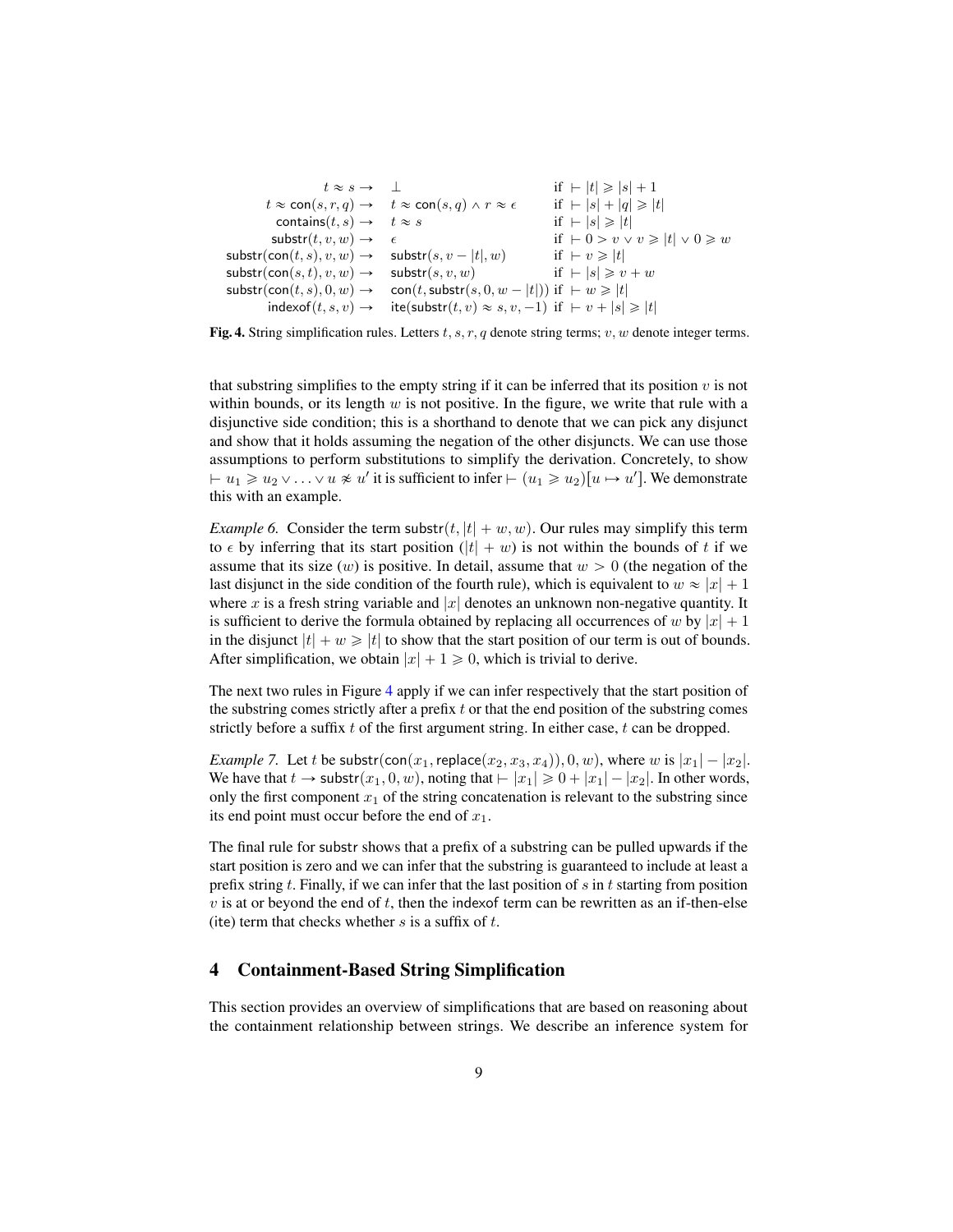| $l_1$ contains $l_2$                    | $\vdash s \ni r$                            |                                   | $\vdash t \ni^s r \vdash s \ni^p q$    |                                                |
|-----------------------------------------|---------------------------------------------|-----------------------------------|----------------------------------------|------------------------------------------------|
| $\vdash \textsf{con}(l_1,t) \ni l_2$    | $\vdash$ con $(t, s) \ni r$                 |                                   | $\vdash$ con $(t, s) \ni$ con $(r, q)$ | $\vdash t \ni \mathsf{subst}(t, v, w)$         |
|                                         | $l_1$ does not contain $l_2$                | $\vdash r \not\ni t$              |                                        | $l_1 \setminus l_2 \not\ni t$                  |
|                                         | $\vdash l_1 \not\equiv \mathsf{con}(l_2,t)$ | $\vdash r \neq \textsf{con}(s,t)$ |                                        | $\vdash l_1 \not\equiv \textsf{con}(l_2,t)$    |
| $l_2$ is a prefix of $l_1$              | $\vdash s \ni^p r$                          |                                   |                                        | $v \leq 0$                                     |
| $\vdash \textsf{con}(l_1,t) \ni^p l_2$  | $\vdash$ con $(t, s) \ni^p$ con $(t, r)$    |                                   | $\vdash t \ni^p t$                     | $\vdash t \exists^{p} \mathsf{subst}(t, v, w)$ |
| $l_2$ is a suffix of $l_1$              | $\vdash s \ni^s r$                          |                                   |                                        | $\vdash v + w \geqslant  t $                   |
| $\vdash \textsf{con}(t, l_1) \ni^s l_2$ | $\vdash$ con $(s,t) \ni^s$ con $(r,t)$      |                                   | $\vdash t \ni^s t$                     | $\vdash t \ni$ <sup>s</sup> substr $(t, v, w)$ |

<span id="page-9-0"></span>Fig. 5. Inferences for string containment  $\exists$ , is-prefix  $\exists^p$  and is-suffix  $\exists^s$ . We write  $l_1, l_2$  to denote string literals,  $v, w$  to denote integer terms and  $t, s, r, q$  to denote string terms. Although not shown here, we also assume rules that reflect the transitivity of  $\exists$ ,  $\exists^p$  and  $\exists^s$ .

deriving when one string is definitely contained or not contained in another. Following the notation from the last section, we write  $\vdash t \ni s$  to denote the judgment of our inference system, denoting that string t contains string s in all models of  $T<sub>S</sub>$ . Conversely, we write  $\vdash t \neq s$  to denote string t does not contain string s. We write  $\vdash t \ni^p s$  (resp.,  $t \in t$   $\exists$ <sup>s</sup> s) to denote the judgment indicating that s must be a prefix (resp., suffix) of t.

Rules for inferring judgments of these forms are given in Figure [5.](#page-9-0) Like our rules for arithmetic, these rules are solely based on the syntactic structure of terms, so inferences in this system can be computed statically. Both the assumptions and conclusions of the rules assume associativity of string concatenation with identity element  $\epsilon$ , that is, con $(t, s)$ may refer to a term of the form  $con(c_n(t_1, t_2), s) = con(t_1, t_2, s)$  or alternatively to  $con(\epsilon, s) = s$ . Most of the rules are straightforward. The inference system has special rules for substring terms substr $(t, v, w)$ , using arithmetic entailments from Section [3](#page-4-0) to show prefix and suffix relationships with the base string  $t$ . For negative containment, the rules of the inference system together can show a (possibly non-constant) string cannot occur in a constant string by reasoning that its characters cannot appear in order in that string. We write  $l_1 \setminus l_2$  to denote the empty string if  $l_1$  does not contain  $l_2$ , or the result of removing the smallest prefix of  $l_1$  that contains  $l_2$  from  $l_1$  otherwise.

*Example 8.* Let t be abcab and let s be con(b, x, a, y, c). String s is not contained in t for any value of x, y. We derive  $\vdash t \neq s$  using two applications of the rightmost rule for negative containment in Figure [5,](#page-9-0) noting  $ab \cosh b = cab$ ,  $cab \doteq b$ , and b does not contain c. In other words, the containment does not hold since the characters b, a and c cannot be found in order in the constant abcad.

#### 4.1 Simplification Rules based on String Containment

Figure [6](#page-10-0) gives rules for simplifying extended function terms based on the aforementioned judgments pertaining to string containment. First, equalities can be rewritten to false and applications of contains can be rewritten to a constant based on the appropriate judgment of our inference system. Applications of indexof can be simplified to  $-1$ if it can be shown that the second argument does not appear in the suffix of the first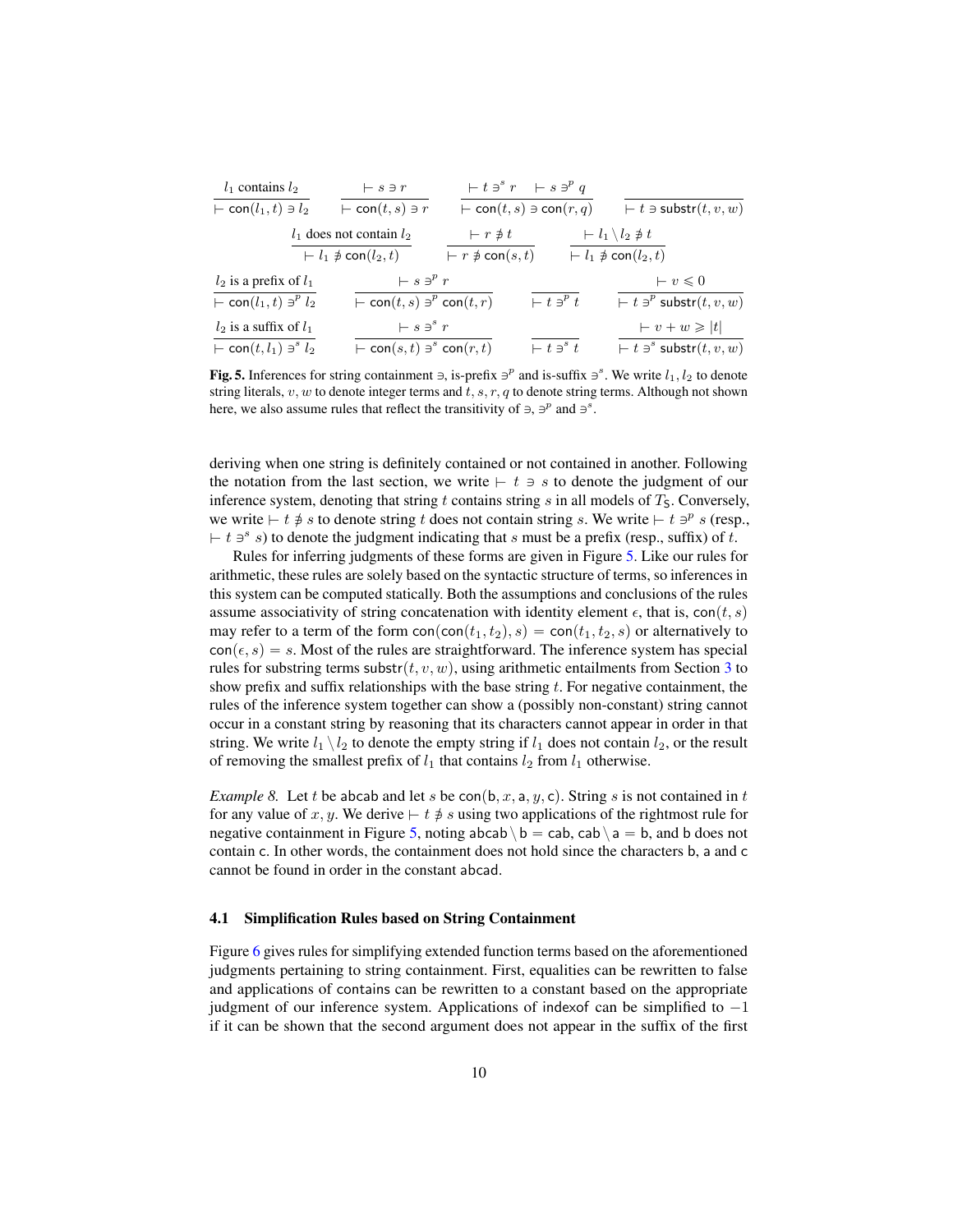| $t \approx s \rightarrow \perp$                         | if $\vdash t \not\ni s$                                                     |
|---------------------------------------------------------|-----------------------------------------------------------------------------|
| contains $(t,s) \rightarrow \perp$                      | if $\vdash t \not\ni s$                                                     |
|                                                         | if $\vdash t \ni s$                                                         |
| $-1$                                                    | if $\vdash$ substr $(t, v) \not\ni s$                                       |
| $indexof(con(t, r), s, v) \rightarrow indexof(t, s, v)$ | if $\vdash$ substr $(t, v) \ni s$                                           |
|                                                         | $indexof(r, s, v -  t ) +  t $ if $\vdash$ substr(con(t, r), v) $\ni s$ and |
|                                                         | $v \geqslant  t $                                                           |
| $indexof(t, s, v) \rightarrow v$                        | if $\vdash$ substr $(t, v) \ni^p s$ and $\vdash v \leq  t $                 |
| replace $(t, s, r) \rightarrow t$                       | if $\vdash t \not\ni s$                                                     |
| con(replace(t, s, r), q)                                | if $\vdash t \ni s$                                                         |
| $replace(t, s, r) \rightarrow con(r, substr(t,  s ))$   | if $\vdash t \ni^p s$                                                       |
|                                                         |                                                                             |

<span id="page-10-0"></span>Fig. 6. Simplification rules based on string containment.

argument starting at the position given by the third argument. The next two rules reason about cases where the second argument s definitely occurs in the first argument starting from position  $v$ . In this case, if we additionally know that s occurs within (beyond) a prefix  $t$  of the first argument, then the suffix  $r$  (prefix  $t$ ) can be dropped, where the start position and the return value of the result are modified accordingly. If we know s is a prefix of the first argument at position v, then the result is v if indeed v is in the bounds of t. Notice that the latter condition is necessary to handle the case where s is the empty string. The three rules for replace are analogous. First, the replace rewrites to the first argument if we know it does not contain the second argument s. If we know  $s$  is definitely contained in a prefix of the first argument, then we can pull the remainder of that string upwards. Finally, if we know s is a prefix of the first argument, then we can replace that prefix with  $r$  while concatenating the remainder. We use the term substr $(t, |s|)$  to denote the remainder after the replacement for the sake of brevity, although this term typically does not involve extended functions after simplification, e.g. replace(con $(x, y), x, z$ )  $\rightarrow$  con $(z, y)$  noting that (substr(con $(x, y), |x|$ )) $\downarrow$  = y, or replace(ab, a, x)  $\rightarrow$  con(x, b) noting that (substr(ab, |a|)) $\downarrow$  = b.

#### 4.2 Simplifications based on Equivalence of String Containment

We further refine our approach based on inferring when one containment is *equivalent* to another one. For example,  $con(a, x)$  is contained in  $con(b, y)$  if and only if  $con(a, x)$  is contained in  $y$  alone. We introduce simplifications for such equivalences by reasoning about the maximal overlap between two strings.

We adapt and extend the notation given in previous work [\[15\]](#page-17-8). Given string literals  $l_1$  and  $l_2$ , the *sufficient left overlap* of  $l_1$  and  $l_2$ , written  $l_1 \sqcup_l l_2$ , is the largest suffix of  $l_1$  that is a prefix of  $l_2$  or has  $l_2$  as a prefix. For example, we have abc  $\lnot_l$  cd = c, abc  $\ln b = bc$ , and abc  $\ln b = \epsilon$ . We extend this definition to arbitrary strings s such that  $l_1 \sqcup_l s$  is equivalent to  $l_1 \sqcup_l l_2$  for the largest constant prefix  $l_2$  of s, where notice that  $l_2$  is the empty string if s does not have a constant prefix. For example, we have abc  $\ln \ln \text{con}(\text{cde}, y) = \text{c}$ , abc  $\ln \text{con}(\text{b}, y) = \text{bc}$ , and abc  $\ln \text{con}(a, y) =$  abc. We define the dual operator *sufficient right overlap*, written  $l_1 \sqcup_r l_2$ , which is the largest prefix of  $l_1$  that is a suffix of  $l_2$  or has  $l_2$  as a suffix, e.g. abc  $\mathfrak{u}_r$  b = ab, and extend this to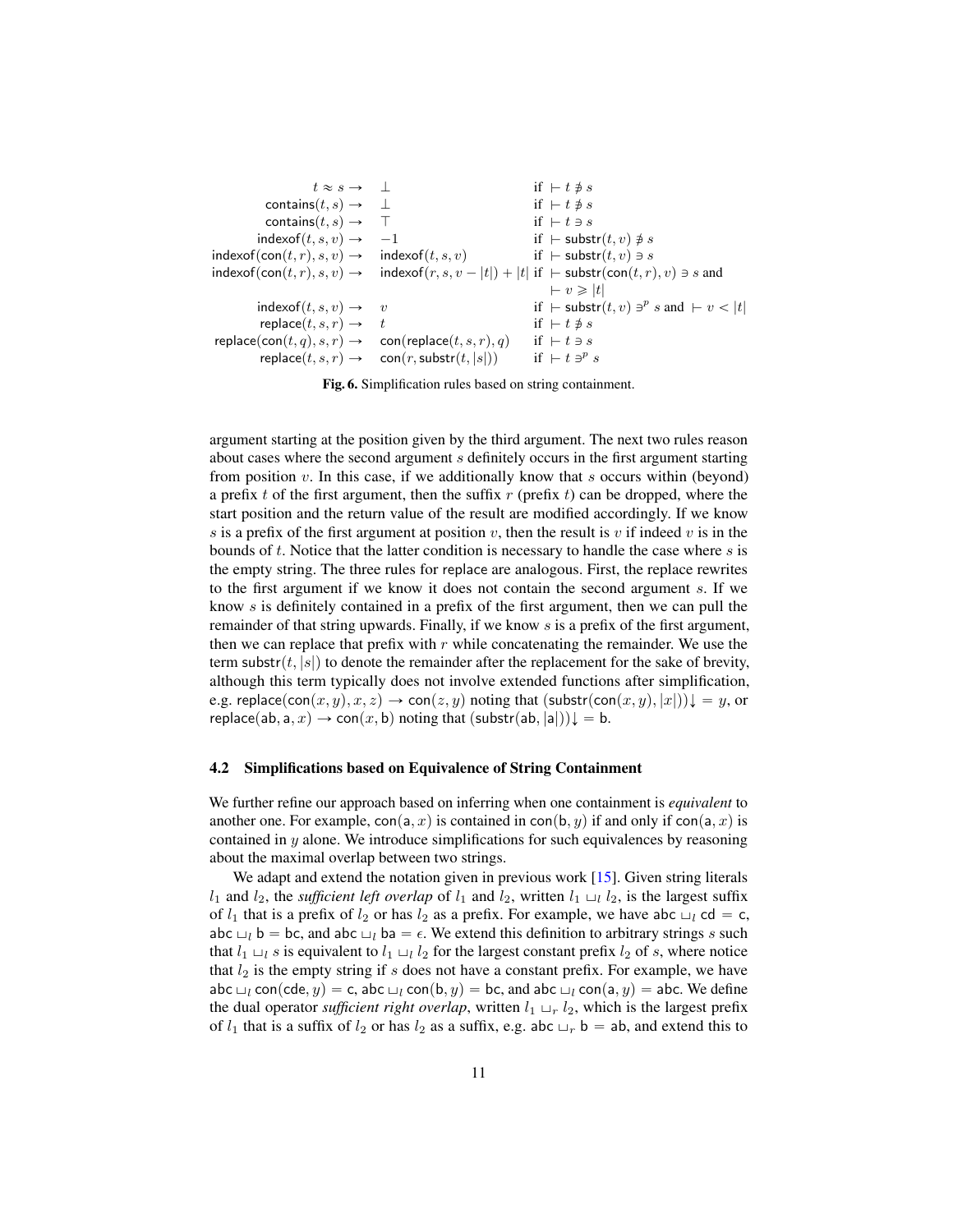| contains(con $(t, l), s$ ) $\rightarrow$      | contains $(\text{con}(t, l \sqcup_r s), s)$                                                                  |                                       |
|-----------------------------------------------|--------------------------------------------------------------------------------------------------------------|---------------------------------------|
| contains(con(l, t), s) $\rightarrow$          | contains(con( $l \sqcup_l s, t$ ), s)                                                                        |                                       |
| $indexof (con(t, l), s, v) \rightarrow$       | index of $(\text{con}(t, l \sqcup_r s), s, v)$                                                               |                                       |
| $indexof (con(l, t), s, v) \rightarrow$       | index of $(\text{con}(l_2, t), s, v -  l_1 )$ if $l = l_1 \cdot l_2$ and $l_2 = l \sqcup_l s$                |                                       |
|                                               | $+ l_1 $                                                                                                     | $\vdash$ substr(con(l, t), v) $\ni$ s |
| replace(con(t, l), s, r) $\rightarrow$        | con(replace(con(t, l <sub>1</sub> ), s, r), l <sub>2</sub> ) if $l = l_1 \cdot l_2$ and $l_1 = l \sqcup_r s$ |                                       |
| replace(con( $l, t$ ), $s, r$ ) $\rightarrow$ | con( $l_1$ , replace(con( $l_2$ , t), s, r)) if $l = l_1 \cdot l_2$ and $l_2 = l \sqcup_l s$                 |                                       |

<span id="page-11-1"></span>Fig. 7. Simplification rules based on equivalence of string containment. We write  $l, l_1, l_2$  to denote string literals,  $v, w$  to denote integer terms and  $t, s$  to denote string terms.

arbitrary strings in an analogous way. The sufficient left (resp., right) overlap operator can be used to determine how much of a constant string prefix  $l_1$  (resp., suffix) can be safely removed from a string without impacting whether it contains another string.

The rules in Figure [7](#page-11-1) simplify extended terms by considering string overlaps. The first two rules drop parts of string literals from the suffix or prefix of their first arguments. The two rules for indexof are similar: a suffix of the first argument can be dropped if it does not contribute to whether it contains the second argument. A prefix of an indexof term can be dropped if it does not contribute to containment, but only in the case where we know the second argument is definitely contained in the first argument. This is to guard against the case where the entire index form returns  $-1$ . The rules for replace are similar to those for contains, except that the suffix (resp., prefix) of the first argument is pulled upwards instead of being dropped.

### <span id="page-11-0"></span>5 Multiset-Based String Simplification

Next, we introduce simplifications based on reasoning about strings as multisets, i.e. collections of unordered characters. Such reasoning is sufficient for showing that equalities like con(a, x)  $\infty$  con(x, b) are equivalent to  $\perp$ , since the left side of the equality contains exactly one more occurrence of character a than the right-hand side. Similar to arithmetic reasoning from Section [3,](#page-4-0) we use approximations when reasoning about strings as multisets. We define the *multiset abstraction* of t, written  $\mathcal{M}_t$ , as the multiset  $\{t_1, \ldots, t_n\}$ where t is equivalent to  $con(t_1, \ldots, t_n)$  and all constants in this set are characters. For example,  $M_{con(\text{aba},x)} = \{\text{a}, \text{a}, \text{b}, x\}$ . We define a rewrite system  $\rightarrow_O^{\mathcal{M}}$  over strings where a rewritten string over-approximates the original string in the following sense: if  $t \rightarrow^{\mathcal{M}}_{O} s$ , then for all models of  $T<sub>S</sub>$  and any character c, the number of occurrences of c in the strings in  $\mathcal{M}_s$  is greater than or equal to the number of occurrences in the strings in  $\mathcal{M}_t$ .

Figure [8](#page-12-1) lists the rules for the rewrite system  $\rightarrow_O^{\mathcal{M}}$  and the simplifications based on multiset reasoning. Given a predicate contains( $t, s$ ), if over-approximating  $t$  with respect to the rules of  $\rightarrow_O^{\mathcal{M}}$  results in a string r, and it can be determined that s contains strictly more occurrences of some character  $c$  than  $r$ , then it cannot be the case that  $s$  is contained in t. To establish this, we check whether the multiset difference of  $\mathcal{M}_s$  and  $\mathcal{M}_r$  contains c, and conversely the difference of  $\mathcal{M}_r$  and  $\mathcal{M}_s$  contains only character constants which are distinct from c. In the second rule, if one side of an equality can be determined to contain *only* a character c, then one occurrence of that character can be dropped from both sides of the equality, since the relative position of that character does not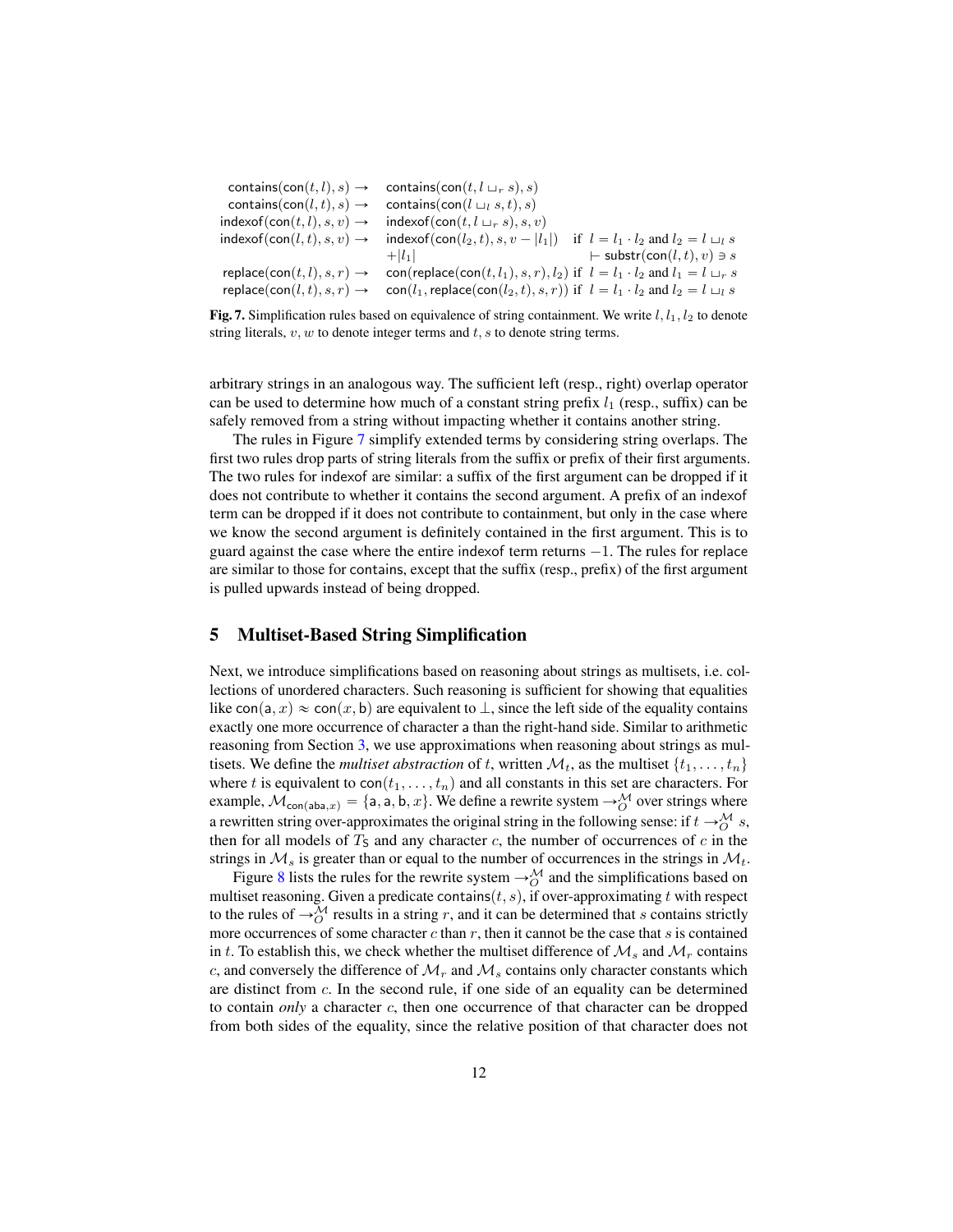$$
\begin{aligned}\n\text{contains}(t,s) &\to \bot & \text{if } t \to^{\mathcal{M}}_{O} {}^{*}r, \\
\mathcal{M}_{s} \setminus \mathcal{M}_{r} &= \{c, s_{1}, \ldots, s_{n}\} \text{ and } \\
\mathcal{M}_{r} \setminus \mathcal{M}_{s} &= \{c_{1}, \ldots, c_{m}\} \\
\text{con}(t,c,s) &\approx \text{con}(q,c,r) \to \text{con}(t,s) \approx \text{con}(q,r) \text{ if } \mathcal{M}_{\text{con}(t,c,s)} \to^{\mathcal{M}}_{O} {}^{*}p \text{ and } \\
\mathcal{M}_{p} &= \{c, \ldots, c\} \\
\text{subset}(t,v,w) &\to^{\mathcal{M}}_{O} t \\
\text{where } \text{replace}(t,s,r) &\to^{\mathcal{M}}_{O} \text{con}(t,r) \\
\text{con}(t,s,r) &\to^{\mathcal{M}}_{O} \text{con}(t,q,r) \text{ if } s \to^{\mathcal{M}}_{O} q\n\end{aligned}
$$

<span id="page-12-1"></span>Fig. 8. Simplification rules based on multiset reasoning. We write  $c, c_1, \ldots$  to denote characters,  $v, w$  to denote integer terms, and  $t, s, r, q, p$  to denote string terms.

matter. The three rules for  $\rightarrow_O^{\mathcal{M}}$  state that the multiset abstraction of a term of the form substr $(t, v, w)$  can be over-approximated as the entire string t; a term replace $(t, s, r)$ can be over-approximated as a string having both  $t$  and  $r$ ; and over-approximation can be applied to the children of con terms.

*Example 9.* We have that con(aaa, substr $(x, y_1, y_2)$ )  $\approx$  con $(x, b)$   $\rightarrow \perp$  by noting that con(aaa, substr $(x, y_1, y_2)$ )  $\rightarrow_O^{\mathcal{M}}$  \*con(aaa, x),  $\mathcal{M}_{con(aaa,x)}$  = {a, a, a, x} and  $\mathcal{M}_{con(x, b)} = \{b, x\}$ . The difference of the latter with the former is  $\{b\}$ , and the former with the latter is  $\{a, a, a\}$ . Thus, the right side of the equality contains at least one more occurrence of b than the left side; hence, the equality is equivalent to false.

### <span id="page-12-0"></span>6 Implementation

We implemented the above simplification rules and others in the DPLL-based SMT solver CVC4, which implements a theory solver for a basic fragment of word equations with length, several other theory solvers, and reduction techniques for extended string functions as described in Section [2.1.](#page-3-2) Our simplification rules are run in a *preprocessing* pass as well as an *inprocessing* pass during solving. For the latter, we use a contextdependent simplification strategy that infers when an extended string constraint, e.g.,  $\lnot$  contains(*t*, *s*), simplifies to  $\perp$  based on other assertions, e.g.,  $s \approx \epsilon$ . Our simplification techniques do not affect the core procedure for the theory of strings, nor the compatibility of the string solver with other theories. In total, our implementation is about 3,500 lines of C++ code. We cache the results of the simplifications and the approximation-based arithmetic entailments to amortize their costs.

Additional Simplification Rules The simplification rules in this paper are a subset of the rules in the implementation. We omit other uncategorized rules for lack of space. Many of these apply to specific term patterns, such as cases where two nested applications of substr can be combined; cases where an application of replace can be eliminated by case splitting; and other cases like  $con(t, t) \approx a \rightarrow \perp$ . An example of such rules is contains(replace $(t, w_1, w_2), w_3$ )  $\rightarrow$  contains( $t, w_3$ ) if  $w_3$  does not overlap with either  $w_1$  or  $w_2$ , because the replace does not change whether t contains  $w_3$  or not. Another class of rules only applies to strings of length one because they cannot span multiple components of a concatenations, e.g. contains(con(t, s), c)  $\rightarrow$  contains(t, c)  $\lor$  contains(s, c)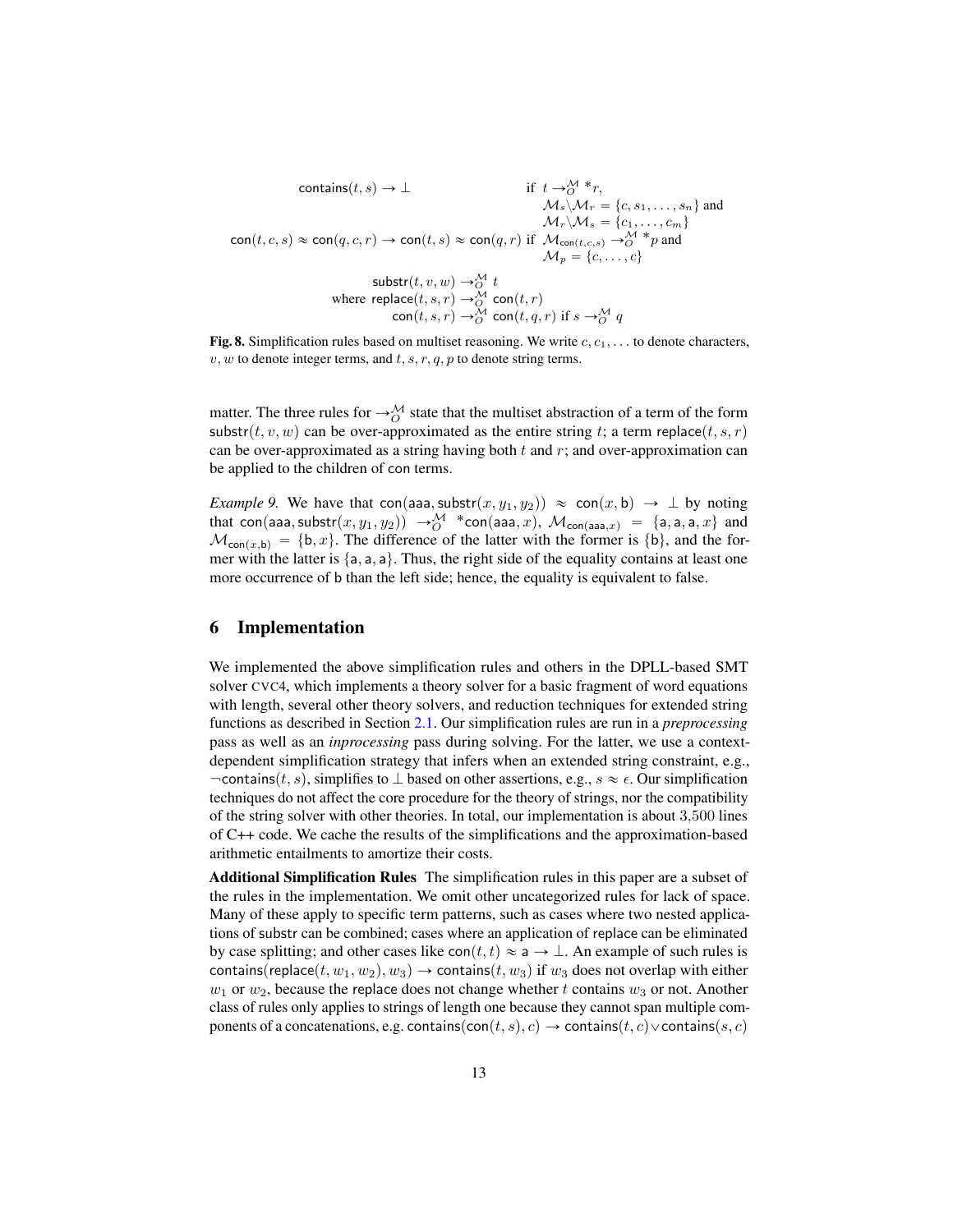where  $c$  is a character. Finally, there are rewrites that benefit from multiple techniques presented in this paper. For example, we have a rewrite that splits string equations into multiple smaller equations if it can determine that prefixes must have the same length:  $con(a, t, s) \approx con(t, b, r) \rightarrow con(a, t) \approx con(t, b) \land s \approx r \rightarrow \bot.$ 

Validating Simplification Rules The correctness of our simplification techniques is critical to the soundness of the overall solver. Due to the sophistication and breadth of those techniques, it is challenging to formally verify our implementation. As a pragmatic alternative, we periodically test our implementation using a testing infrastructure we developed for this purpose. We found this to be critical in our development process. Our testing infrastructure allows the developer to specify a context-free grammar in the syntax-guided synthesis format  $[2]$ . We generate all terms t in this grammar up to a fixed size and test the equivalence of t and its simplified form  $t\downarrow$  on a set of randomly generated points. The most recent run of this system on two grammars (one for extended string terms and another for string predicates) up to a term size of three, validated 319,867 simplifications of string terms and 188,428 simplifications of string predicates on 1,000 sample points. This run took 924s for string terms and 971s for the string predicates using the same hardware as in Section [7.](#page-13-0)

### <span id="page-13-0"></span>7 Evaluation

We evaluate the impact of each simplification technique as implemented in CVC4 on three benchmark sets that use extended string operators: CMU, a dataset obtained from symbolic execution of Python code [\[15\]](#page-17-8); TERMEQ, a benchmark set consisting of the verification of term equivalences over strings [\[14\]](#page-17-11); and SLOG, a benchmark set extracted from vulnerability testing of web applications [\[22\]](#page-17-12). The SLOG set uses the replace function extensively but does not contain other extended functions. We also evaluate the impact on APLAS, a set of handcrafted benchmarks involving looping word equations [\[10\]](#page-16-8) (string equalities whose left and right sides have variables in common).

We compare CVC4 with Z3 commit  $9$ cb1a0f  $[8]$ , a state-of-the-art string solver. Additionally, we compare against OSTRICH on the SLOG benchmarks but not other sets because it does not support some functions such as contains and indexof. We omit a comparison with Z3STR3 4.8.4 because we found multiple issues in its latest release including wrong answers, which we have reported to the authors. We also omit a comparison with S3# due to differing semantics. We compare four configurations of CVC4: all, which enables all optimizations; -arith, which disables arithmetic-based simplification techniques (discussed in Section [3\)](#page-4-0); **-contain**, which disables containmentbased simplification techniques (discussed in Section [4\)](#page-8-0); and -msets, which disables multiset-based simplification techniques (discussed in Section [5\)](#page-11-0). Additionally, to test the applicability of our techniques to other solvers, we test the effect of our simplifications on Z3 by using CVC4 to generate simplified benchmarks and then running Z3 on those benchmarks. We generate a set of simplified benchmarks that are simplified with CVC4 with  $(23<sub>f</sub>)$  and without  $(23<sub>b</sub>)$  the simplification techniques presented in this paper.

We ran all benchmarks on a cluster equipped with Intel E5-2637 v4 CPUs running Ubuntu 16.04 and dedicated one core, 8GB RAM, and 600 seconds for each job. Table [1](#page-14-0)

<span id="page-13-1"></span> $6 \text{ Seb1a0f}$  is newer than the current release 4.8.4 and includes several fixes for critical issues.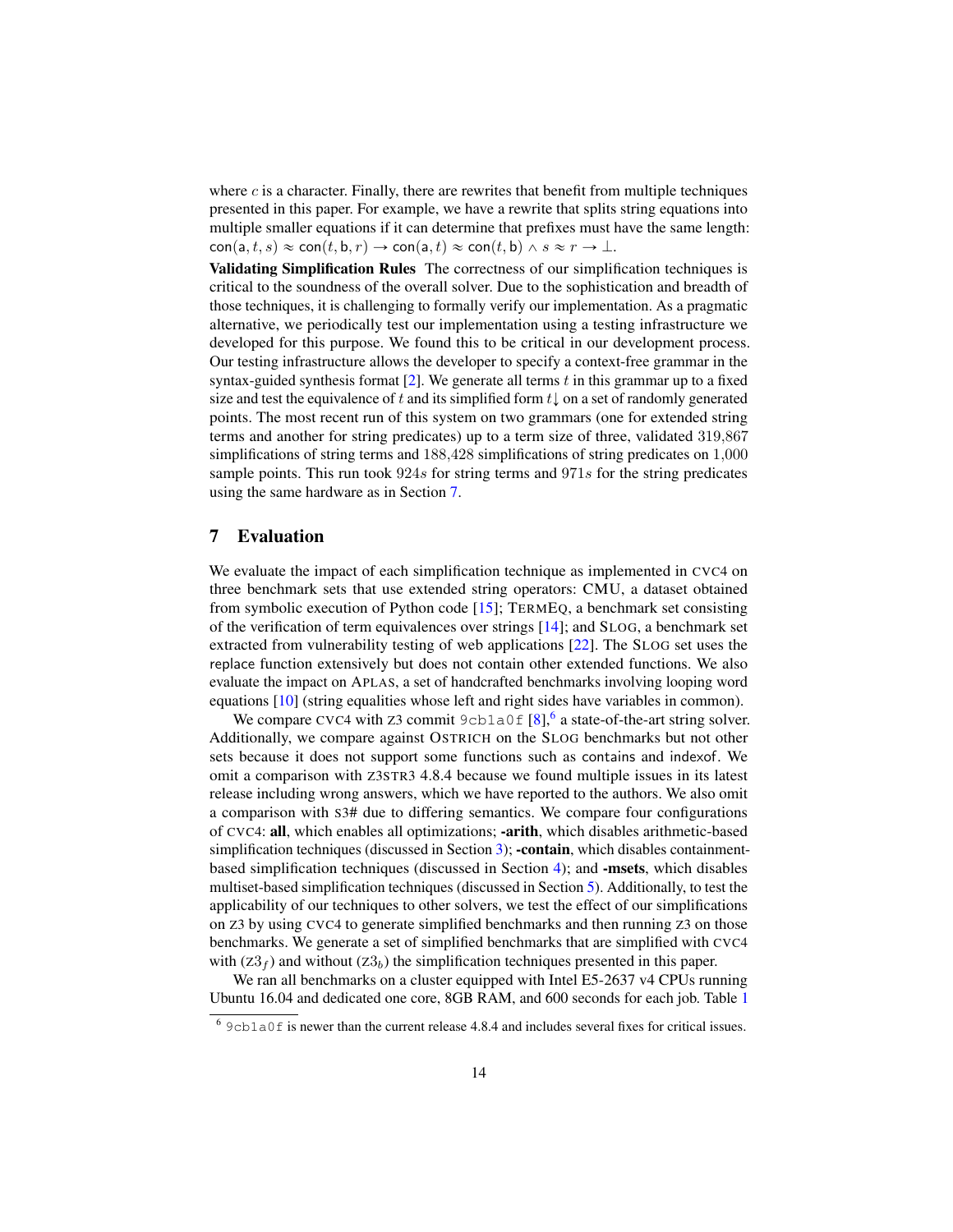| Set         |          | all  |      | -arith -contain -msets |      | Z <sub>3</sub> | $Z_{b}$ |      | $Z3_f$ OSTRICH | $R\%$ |
|-------------|----------|------|------|------------------------|------|----------------|---------|------|----------------|-------|
|             | sat      | 5703 | 5535 | 5703                   | 5703 | 2343           | 3923    | 3943 |                |       |
| CMU         | unsat    | 65   | - 29 | 65                     | 65   | 50             | 58      | 61   |                | 32\%  |
|             | $\times$ | 154  | 358  | 154                    | 154  | 3529           | 1941    | 1918 |                |       |
|             | sat      | 10   | 10   | 10                     | 10   | $\overline{4}$ | 5       | 5    |                |       |
| TERMEO      | unsat    | 51   | 37   | 28                     | 51   | 35             | 40      | 60   |                | 68\%  |
|             | $\times$ | 19   | 33   | 42                     | 19   | 41             | 35      | 15   |                |       |
| <b>SLOG</b> | sat      | 1302 | 1302 | 1302                   | 1302 | 1133           | 1225    | 1225 | 1304           |       |
|             | unsat    | 2082 | 2082 | 2082                   | 2082 | 2080           | 2080    | 2080 | 2082 27%       |       |
|             | $\times$ | 7    | 7    | 7                      | 7    | 178            | 86      | 86   | 5              |       |
| APLAS       | sat      | 135  | 135  | 135                    | 135  | 9              | 51      | 46   |                |       |
|             | unsat    | 292  | 292  | 171                    | 171  | 94             | 129     | 292  |                | n/a   |
|             | $\times$ | 159  | 159  | 280                    | 280  | 483            | 406     | 248  |                |       |
| Total       | sat      | 7150 | 6982 | 7150                   | 7150 | 3489           | 5204    | 5219 | 1304           |       |
|             | unsat    | 2490 | 2440 | 2346                   | 2369 | 2259           | 2307    | 2493 | 2082           |       |
|             | $\times$ | 339  | 557  | 483                    | 460  | 4231           | 2468    | 2267 | 5              |       |

<span id="page-14-0"></span>Table 1. Number of solved problems per benchmark set. Best results are in bold. Gray cells indicate benchmark sets not supported by a solver. " $R\%$ " indicates the reduction of extended string functions during preprocessing. All benchmarks ran with a timeout of 600s.

summarizes the number of solved instances for each configuration and the baseline solvers grouped by benchmark sets. We remark that the average reduction of extended string functions (with all simplification techniques enabled) shown in column " $R\%$ " is significant on all benchmark sets. The scatter plots in Figure [9](#page-15-0) detail the effects of disabling each family of simplifications. They distinguish between satisfiable and unsatisfiable instances. To emphasize non-trivial benchmarks, we omit the benchmarks that are solved in less than a second by all solvers.

The arithmetic-based simplification techniques have the most significant performance impact on the symbolic execution benchmarks CMU. The number of solved benchmarks is significantly lower when disabling those techniques. The scatter plot shows that for longer running satisfiable queries there is a large portion of the benchmarks that are solved up to an order of magnitude faster with the simplifications. These improvements in runtime on the CMU set are particularly compelling because they come from a symbolic execution application, which involves a large number of queries with a short timeout. The improvements are more pronounced for unsatisfiable benchmarks, where our results show that simplifications often give the solver the ability to derive a refutation in a matter of seconds, something that is infeasible with configurations without these techniques. The APLAS set contains no extended string operators and hence our arithmetic-based simplification techniques have little impact on this set.

In contrast, both containment and multiset-based rewrites have a high impact on the APLAS set, as -contain and -msets both solve 121 fewer benchmarks. Additionally, -contain has a high impact on the TERMEQ set, where the simplifications enable the best configuration to solve 61 out of 80 benchmarks. Since these techniques apply most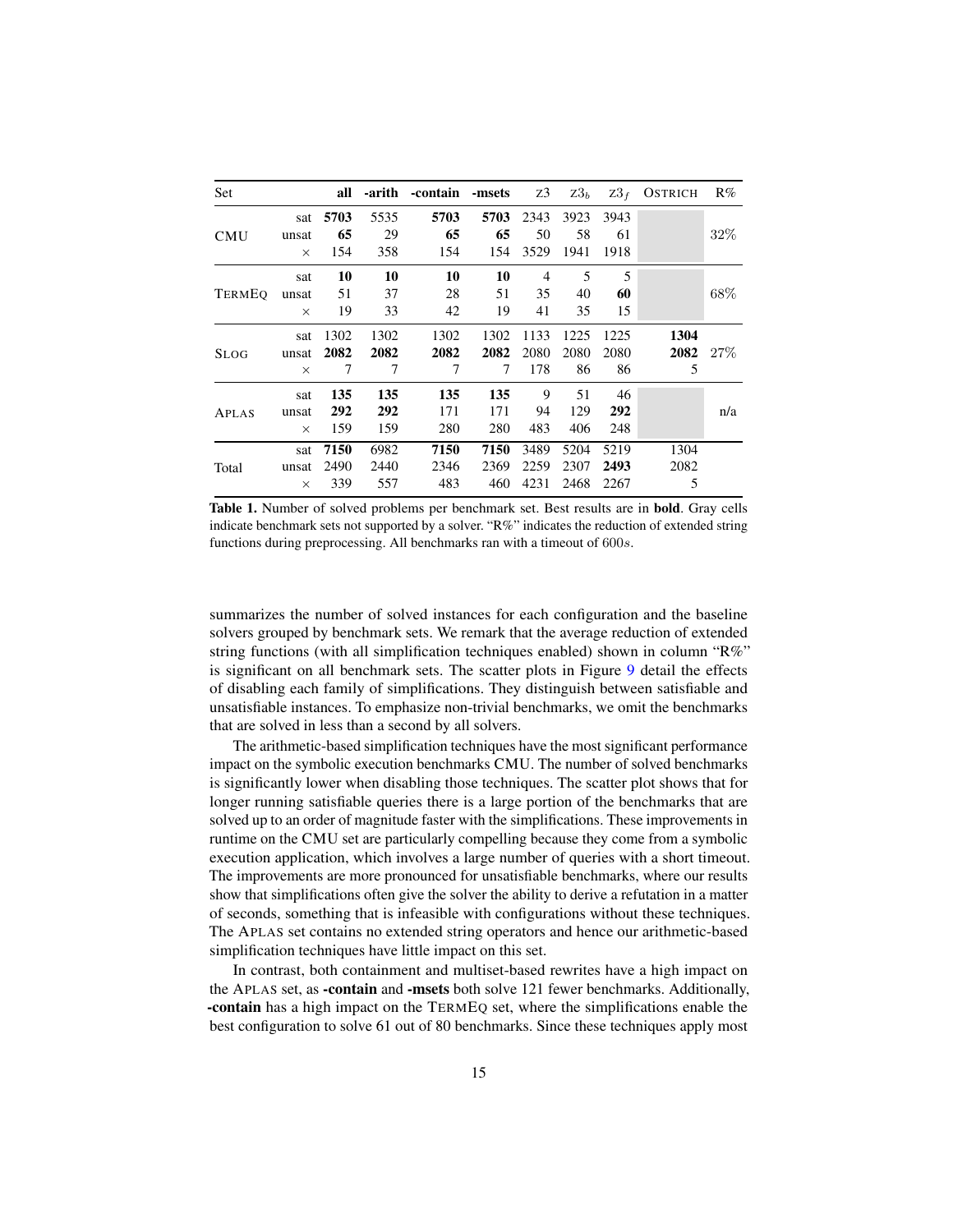

<span id="page-15-0"></span>Fig. 9. Scatter plots showing the impact of disabling simplification techniques in CVC4 on both satisfiable and unsatisfiable benchmarks. All benchmarks ran with a timeout of 600s.

frequently to looping word equations, they are less important for the CMU set, which does not have such equations. The containment-based and multiset-based techniques primarily help on unsatisfiable benchmarks, as shown in the scatter plots. On TERMEQ benchmarks, it tends to be easier to find counterexamples, i.e. to solve the satisfiable ones, so there is more to gain on unsatisfiable benchmarks.

On SLOG, OSTRICH solves two more instances than CVC4 but CVC4 is over 50 times faster on commonly solved instances while supporting a richer set of string operators. On all benchmark sets, CVC4 solves at least as many benchmarks as Z3 and CVC4 has  $12\times$  fewer timeouts than Z3. On the simplified benchmarks, Z3 performs significantly better. On the CMU and the APLAS benchmarks,  $Z_{b}$  outperforms  $Z_{b}$  by a large margin. Additionally simplifying the benchmarks with the techniques presented in this paper improves performance further on most benchmark sets and allows  $Z3<sub>f</sub>$  to solve the most unsatisfiable benchmarks overall. These results indicate that Z3 could benefit from additional simplifications, and they underscore the importance of curating and publishing simplification techniques in order to improve the state-of-the-art.

### 8 Conclusion

We have presented a set of aggressive simplification techniques for reasoning about extended string constraints. Our results suggest that such techniques are key to advancing the state of the art in SMT string solving. Arithmetic-based simplifications lead to significant speedups in benchmarks from a symbolic execution application, while containment and multiset-based simplifications improve the performance on problems consisting of difficult term equivalences and looping word equations. Our approach is not limited to CVC4 and can be adapted to other solvers.

Given the encouraging results for each of the simplification techniques in our evaluation, we plan to extend them to other types of abstraction and make them context-aware. The latter extension involves taking into account other assertions when checking whether a side condition of a rule is fulfilled.

Acknowledgements This work was partially supported by the National Science Foundation under award 1656926, the Defense Advanced Research Projects Agency under award FA8650-18-2-7854, and Amazon Web Services.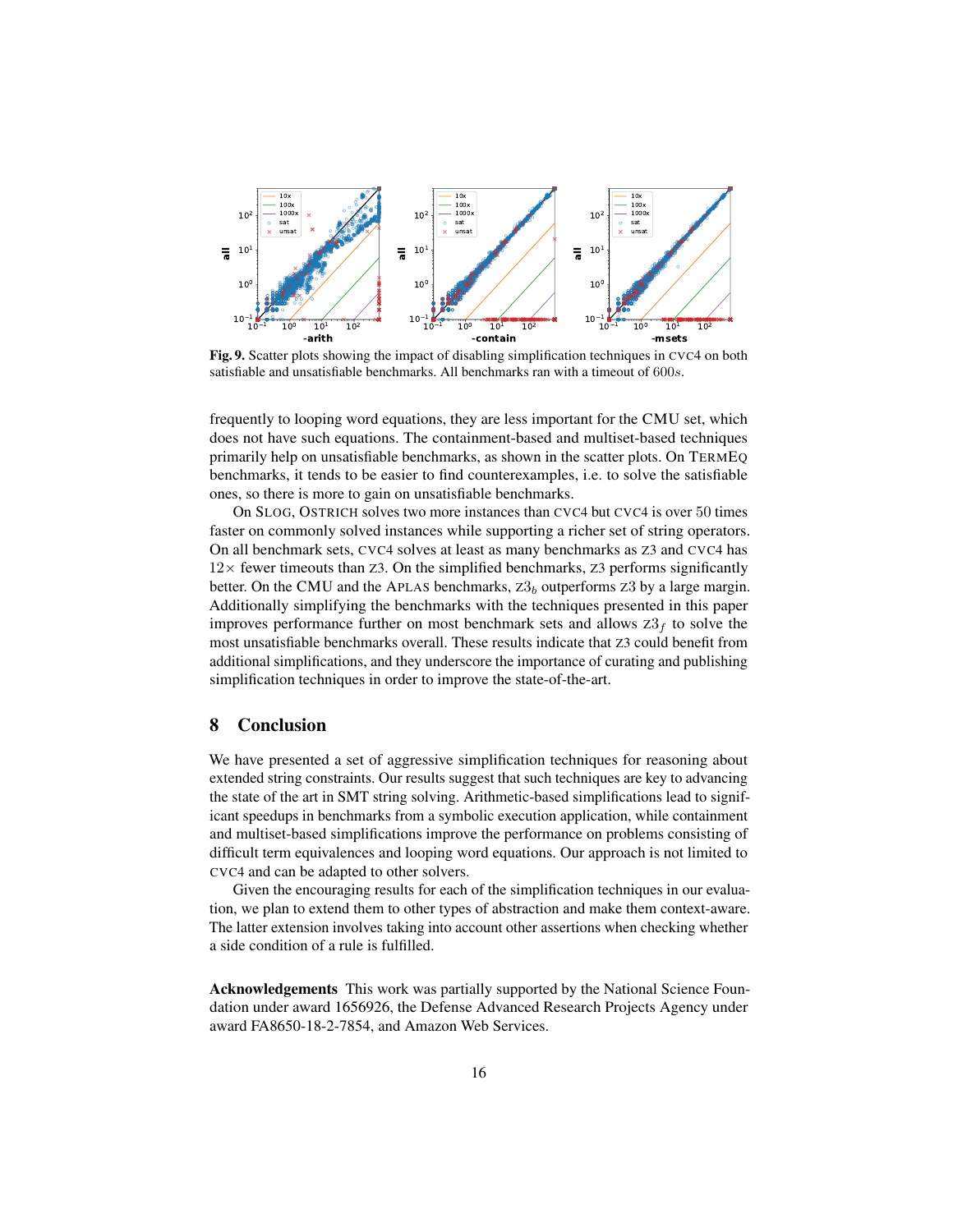# References

- <span id="page-16-5"></span>[1] P. A. Abdulla, M. F. Atig, Y. Chen, B. P. Diep, L. Holík, A. Rezine, and P. Rümmer. Trau: SMT solver for string constraints. In N. Bjørner and A. Gurfinkel, editors, *2018 Formal Methods in Computer Aided Design, FMCAD 2018, Austin, TX, USA, October 30 - November 2, 2018*, pages 1–5. IEEE, 2018.
- <span id="page-16-7"></span>[2] R. Alur, R. Bodík, E. Dallal, D. Fisman, P. Garg, G. Juniwal, H. Kress-Gazit, P. Madhusudan, M. M. K. Martin, M. Raghothaman, S. Saha, S. A. Seshia, R. Singh, A. Solar-Lezama, E. Torlak, and A. Udupa. Syntax-guided synthesis. In M. Irlbeck, D. A. Peled, and A. Pretschner, editors, *Dependable Software Systems Engineering*, volume 40 of *NATO Science for Peace and Security Series, D: Information and Communication Security*, pages 1–25. IOS Press, 2015.
- <span id="page-16-4"></span>[3] C. Barrett, C. L. Conway, M. Deters, L. Hadarean, D. Jovanovic, T. King, A. Reynolds, and C. Tinelli. CVC4. In G. Gopalakrishnan and S. Qadeer, editors, *Computer Aided Verification - 23rd International Conference, CAV 2011, Snowbird, UT, USA, July 14-20, 2011. Proceedings*, volume 6806 of *Lecture Notes in Computer Science*, pages 171–177. Springer, 2011.
- <span id="page-16-2"></span>[4] M. Berzish, V. Ganesh, and Y. Zheng. Z3str3: A string solver with theory-aware heuristics. In D. Stewart and G. Weissenbacher, editors, *2017 Formal Methods in Computer Aided Design, FMCAD 2017, Vienna, Austria, October 2-6, 2017*, pages 55–59. IEEE, 2017.
- <span id="page-16-0"></span>[5] N. Bjørner, N. Tillmann, and A. Voronkov. Path feasibility analysis for string-manipulating programs. In S. Kowalewski and A. Philippou, editors, *Tools and Algorithms for the Construction and Analysis of Systems, 15th International Conference, TACAS 2009, Held as Part of the Joint European Conferences on Theory and Practice of Software, ETAPS 2009, York, UK, March 22-29, 2009. Proceedings*, volume 5505 of *Lecture Notes in Computer Science*, pages 307–321. Springer, 2009.
- <span id="page-16-10"></span>[6] S. Chaudhuri and A. Farzan, editors. *Computer Aided Verification - 28th International Conference, CAV 2016, Toronto, ON, Canada, July 17-23, 2016, Proceedings, Part I*, volume 9779 of *Lecture Notes in Computer Science*. Springer, 2016.
- <span id="page-16-6"></span>[7] T. Chen, M. Hague, A. W. Lin, P. Rümmer, and Z. Wu. Decision procedures for path feasibility of string-manipulating programs with complex operations. *PACMPL*, 3(POPL):49:1– 49:30, 2019.
- <span id="page-16-9"></span>[8] L. M. de Moura and N. Bjørner. Z3: an efficient SMT solver. In C. R. Ramakrishnan and J. Rehof, editors, *Tools and Algorithms for the Construction and Analysis of Systems, 14th International Conference, TACAS 2008, Held as Part of the Joint European Conferences on Theory and Practice of Software, ETAPS 2008, Budapest, Hungary, March 29-April 6, 2008. Proceedings*, volume 4963 of *Lecture Notes in Computer Science*, pages 337–340. Springer, 2008.
- <span id="page-16-1"></span>[9] A. Kiezun, V. Ganesh, S. Artzi, P. J. Guo, P. Hooimeijer, and M. D. Ernst. HAMPI: A solver for word equations over strings, regular expressions, and context-free grammars. *ACM Trans. Softw. Eng. Methodol.*, 21(4):25:1–25:28, 2012.
- <span id="page-16-8"></span>[10] Q. L. Le and M. He. A decision procedure for string logic with quadratic equations, regular expressions and length constraints. In S. Ryu, editor, *Programming Languages and Systems - 16th Asian Symposium, APLAS 2018, Wellington, New Zealand, December 2-6, 2018, Proceedings*, volume 11275 of *Lecture Notes in Computer Science*, pages 350–372. Springer, 2018.
- <span id="page-16-3"></span>[11] G. Li and I. Ghosh. PASS: string solving with parameterized array and interval automaton. In V. Bertacco and A. Legay, editors, *Hardware and Software: Verification and Testing - 9th International Haifa Verification Conference, HVC 2013, Haifa, Israel, November 5-7, 2013, Proceedings*, volume 8244 of *Lecture Notes in Computer Science*, pages 15–31. Springer, 2013.